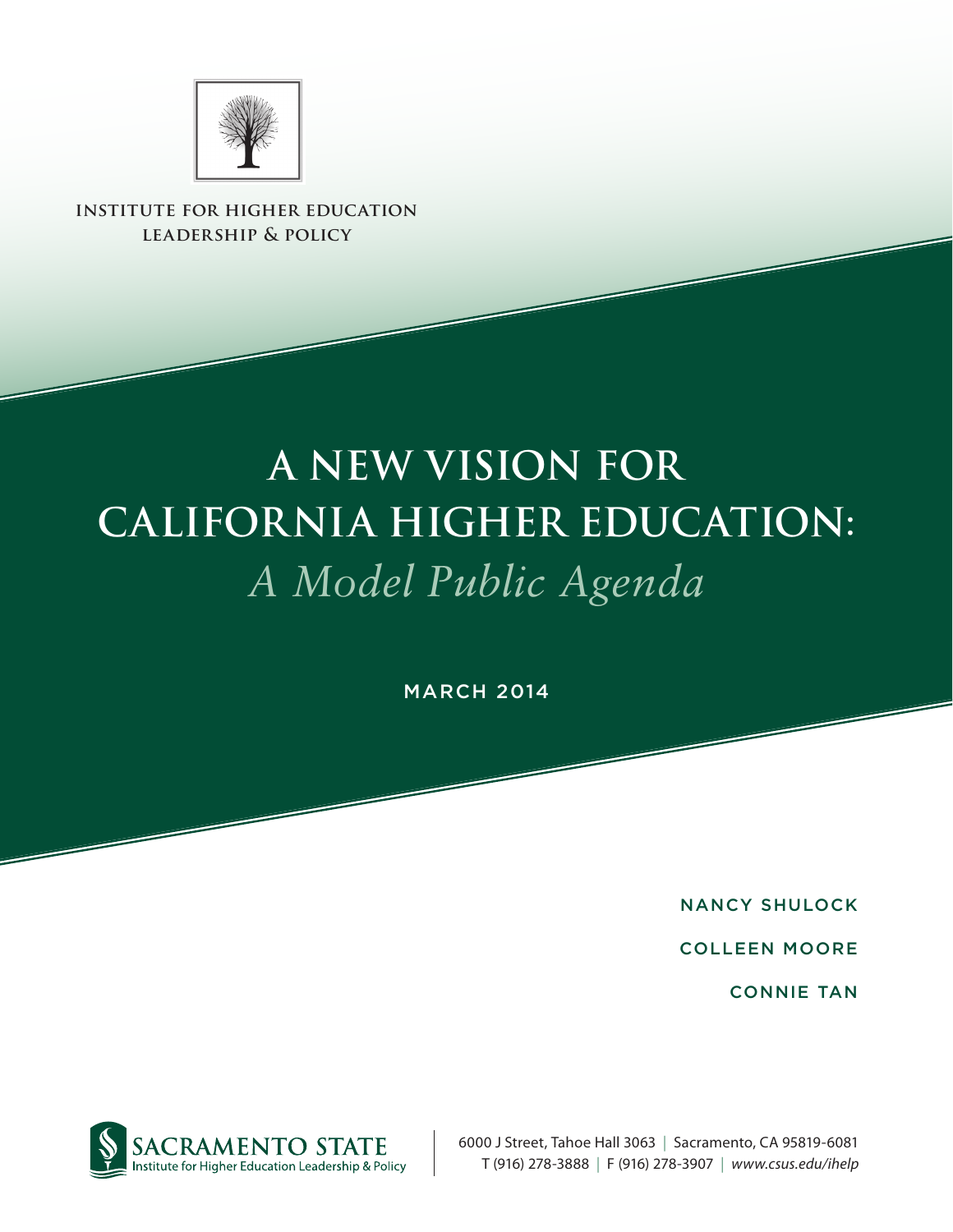# **A New Vision for California Higher Education Executive Summary –**

## **An Emerging Consensus for Transformative Changes**

California's approach to structuring and financing higher education is out of sync with the needs of students and the state. The world has changed dramatically since the 1960 Master Plan thrust California into a position of international leadership in public higher education. Today, despite having colleges and universities that are the envy of the world, California is not educating its people to levels demanded by the global and regional economies.

The Master Plan, innovative for its time, has proven insufficient to guide California's higher education system through the changes of the last few decades. It is not just that the Plan is under-funded for the size and scope of the mission; it is outmoded. It imposes an unagile, state-centered structure on a dynamic, multi-region state. Needs that fall outside of, or between, or outgrow the capacities of the three public higher education systems cannot be well addressed by continuing the traditional approach to governance.

Numerous reports spanning the last few decades have called for fundamental changes in the organization and delivery of higher education in California. This report draws on these and other sources of information to construct a *model public agenda* for California higher education. A public agenda starts with the needs of Californians and imagines how those needs can best be met in ways that may stretch beyond the historically-defined missions of the three public segments. A public agenda can point to opportunities for new roles, new collaborations, and new policies that are better attuned to today's needs. This model public agenda is intended to inspire broad discussion about the future of California higher education, potentially leading to an *official* public agenda for California higher education that can guide and support the changes that are so urgently needed.

## **The Scope of the Challenge and the Segments' Roles**

In a companion report to this one, called *Average Won't Do: Performance Trends in California Higher Education as a Foundation for Action*, we documented that California's higher education performance is lagging other states and falling short of California's needs. Other research and advocacy organizations have concluded that California

needs to produce one million more bachelor's degrees and 2.5 to 3.5 million more total degrees and certificates (depending on what kinds of credentials are counted) *beyond* what current trends are expected to yield. These targets are good reminders of the enormous scope of the challenge, but meeting these goals would require an aggressive rate of change that the current system is virtually incapable of producing.

We present an alternative scenario that is still ambitious but reflects realistic opportunities for the three public segments to enroll and graduate more students. The scenario reflects substantial annual increases in the number of students earning degrees and certificates from the California Community Colleges (CCC), with the largest increase to come from career-oriented credentials. The scenario also projects major growth in students earning bachelor's degrees from the California State University (CSU) and moderate contributions from the University of California (UC) where undergraduate enrollments are low, relative to the other segments. This alternative nevertheless falls well short of reaching the familiar targets, suggesting that the gap would have to be filled by private providers or from more striking changes in the structure and operation of the public sector. Whatever the combination of providers, efforts to increase the number of Californians with college credentials cannot be just a numbers game, but must be undertaken with steadfast attention to academic quality.

## **Current Structures Make Change Difficult**

All three segments have worked hard to increase readiness, access, student success, and equity, but none has been able to achieve a pace or scope of transformation to match California's challenges. Certainly, the lack of resources in recent years created a harsh fiscal environment where improvement was all but impossible. But financial resources are not the only problem. Numerous structural barriers make it extremely difficult for the three public segments to achieve the progress being called for today.

Calls to revise or fund the Master Plan miss the mark because they fail to address the underlying constraints that complicate segment efforts to serve more students effectively and efficiently. The structural constraints detailed in this report include: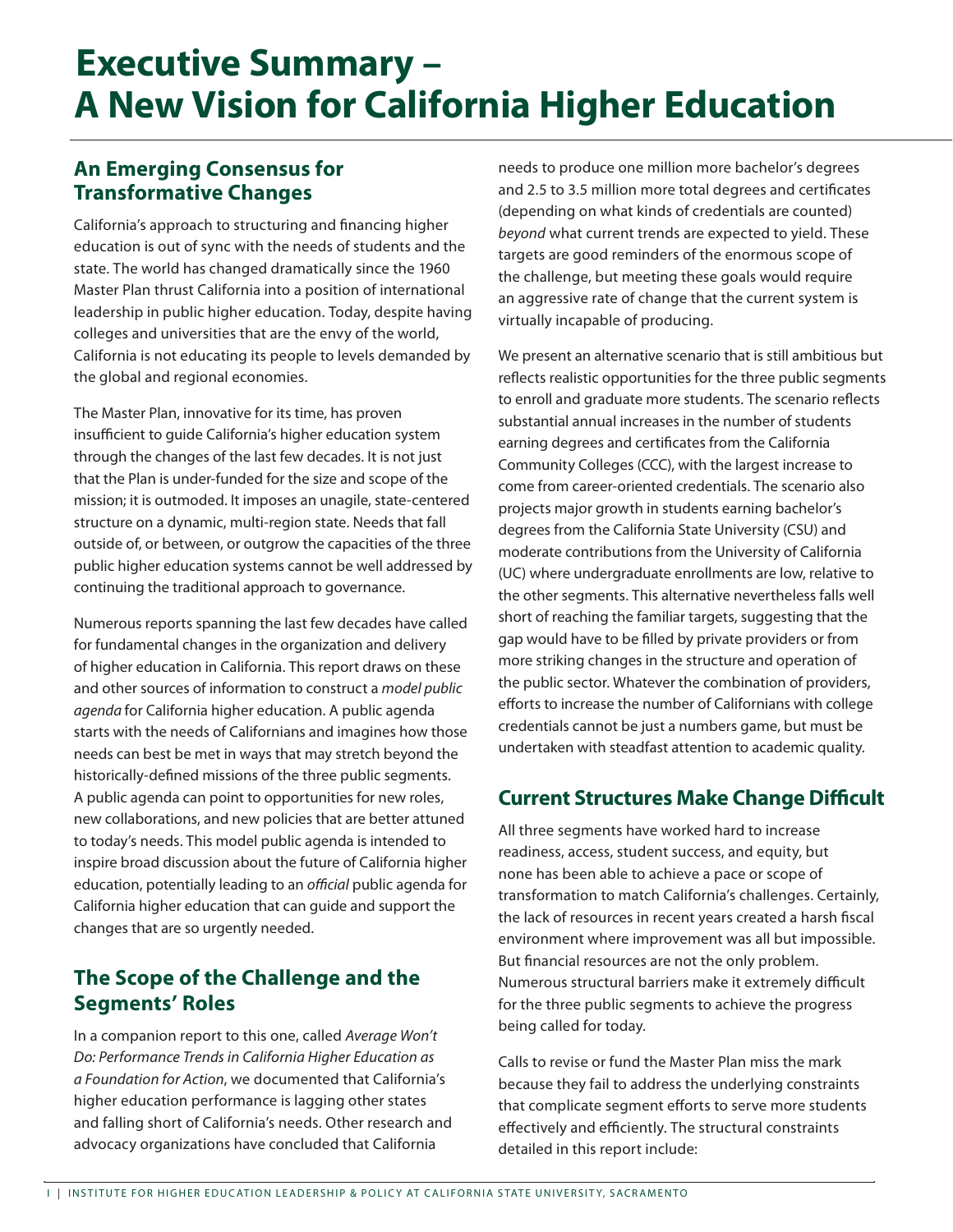- $\blacksquare$  A lack of capacity in baccalaureate programs;
- An under-resourced community college system serving 70% of public enrollments;
- A poorly structured approach to financial aid for community college students;
- $n$  An incomplete and disjointed finance policy structure;
- Structurally inseparable research and baccalaureate missions at UC;
- $\blacksquare$  Lack of state policy leadership for a system built on interdependence; and
- **n** Insufficient differentiation of mission and program.

A new public agenda must identify the means to overcome these structural barriers.

## **A New Approach to Meet California's Higher Education Needs**

Drawing from the emerging consensus about the kinds of transformations that are needed, this model public agenda envisions a three-part strategy of **regionalism, specialization, and technology** that requires leadership and collaborative mechanisms that do not exist.

- **n** *Regional consortia* comprising all higher education providers (public and private) and K-12 representatives in each defined region of the state would set targets for enrollments and completions and determine appropriate roles and contributions of providers.
- $\blacksquare$  The regional consortia would guide greater program *specialization* to take best advantage of the distinctive capabilities of each institution to address unique needs of students and regions and to finance a more inclusive and cost-effective system of higher education.
- Each consortium would identify how *technology* would be used purposefully and effectively to ensure that students maintain access to a broad complement of academic pathways regardless of what may be offered at their home institutions.

Plans and targets developed by the regional consortia would roll up to state-level plans, targets, budgets, and policies. Accountability would be a shared responsibility of institutions, regional consortia, and state lawmakers. With resource allocations based on regional plans and targets, and developed with better knowledge of costs, segments and regional consortia would be better able to explain their budget requests to lawmakers, to account for the use of resources, and to report on outcomes. Institutions, families, and all Californians would be better able to hold lawmakers accountable for providing needed resources.

The strategy is designed to achieve four overriding goals:

**Goal 1:** Increase access to higher education institutions and attainment of high-quality degrees and certificates, with an emphasis on access and attainment among younger adults

**Goal 2:** Reduce performance gaps in higher education access and attainment

**Goal 3:** Improve the stability and adequacy of public and private investments in higher education

**Goal 4:** Provide state policy leadership that enables an effective regional approach to meeting California's higher education needs, connected to an overall statelevel vision

### **Effective State Policy Leadership for a Regional Model**

Strong, capable, and informed policy leadership at the state level is essential for this new vision to take hold. This function would best be filled by an office of higher education that is part of the administration and reports to the governor. The governor enacts budgets, signs legislation, and fulfills other critical responsibilities that require high-level staff support similar to what exists for K-12 education. Under this model, segment leaders would have a clear point of access in working with the administration to develop well-informed fiscal and other policies.

This vision, or something equally transformative, cannot be implemented overnight. But there is great danger in letting pressing annual budgets and bill deadlines delay these conversations. Short-term concerns can push longer-term concerns off the agenda over and over until the realization that, had we done something *then*, we would have something *now*.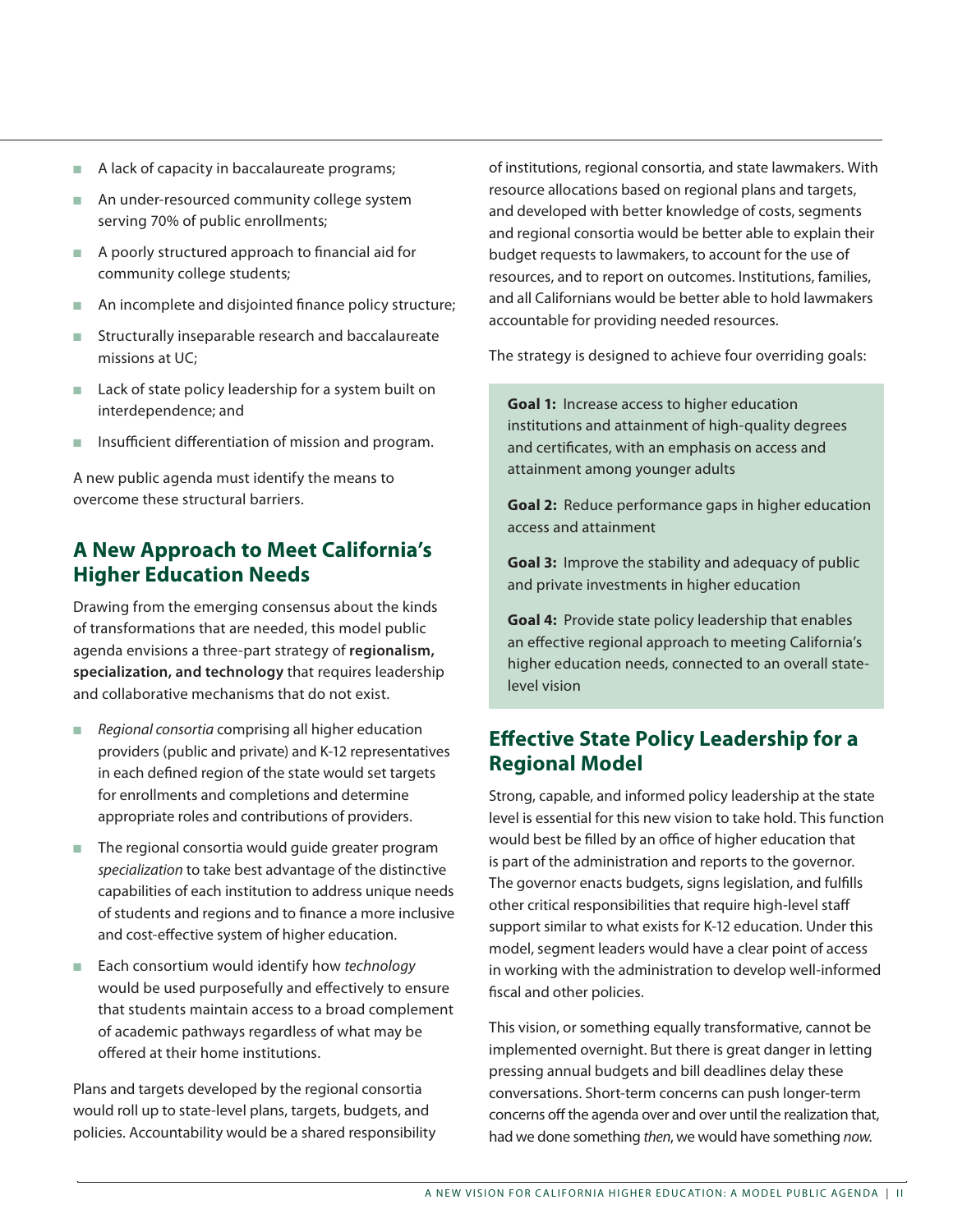# **Introduction**

## **A World of Changes**

In 1960 California leapt to the front of the pack by laying out a vision for public higher education predicated on the values of access, affordability, and quality, delivered through three distinct segments – the University of California (UC), the California State University (CSU), and the California Community Colleges (CCC). The Master Plan's differentiation of mission across the three segments, the guarantee of broad access, the low cost to students, and the high quality of education have been widely credited with powering California's dynamic economy and sustaining the California dream for much of the second half of the twentieth century.

*It seems as though our state, once the innovator, has become a reluctant follower.* 

*(Little Hoover Commission, 2013)*

Many of these qualities still exist today, but California's higher education system has grown increasingly out of sync with the needs of students and the state as a whole. The world has changed fundamentally since the inception of the Master Plan. For example, in 1960:

- $\blacksquare$  Ninety-two percent of the California population was White, compared to 40% today;
- Only a small share of high school graduates went on to college, most of whom entered colleges and universities well prepared to succeed;
- $\blacksquare$  "Instructional technology" consisted of lectures, books, and chalkboards; and
- Only a small fraction of jobs required education or training beyond high school.

Today, in contrast, the need for some education or training beyond high school is almost universal. Understanding this, today's students arrive at college from diverse backgrounds with high aspirations. But many of them lack the academic preparation, selfconfidence, and variety of skills needed to successfully navigate the college environment. At the same time, innovations in educational technology are changing

how people of all ages acquire knowledge, including college-level learning. Education and training have become lifelong endeavors with people returning to college to retrain, update skills, or change careers. These developments have fundamentally changed the context of higher education. California, and all states, are finding it challenging to adapt to the new and dynamic world of higher education.

Looking forward, there are more demographic changes to come. Latinos now account for over half of the total K-12 public school enrollment. Accordingly, the non-White, working-age population in California, which was 29% of the total in 1980, is expected to reach 70% in 2060, with an especially large increase among Latino populations (Figure 1).



Source: State of California, Department of Finance, 2000-2060 Projections

California's K-12 and higher education systems have taken myriad actions to respond to these many changes, but to date, have been unable to achieve the pace or scope of transformation that is needed. In higher education specifically, a host of budgetary, governance, and other structural factors have constrained the ability of all three segments to adapt to new conditions. As a result, as documented in a January 2014 report, *Average Won't Do: Performance Trends in California Higher Education as a Foundation for Action*, and in other reports, California's higher education performance is lagging other states and falling short of California's needs: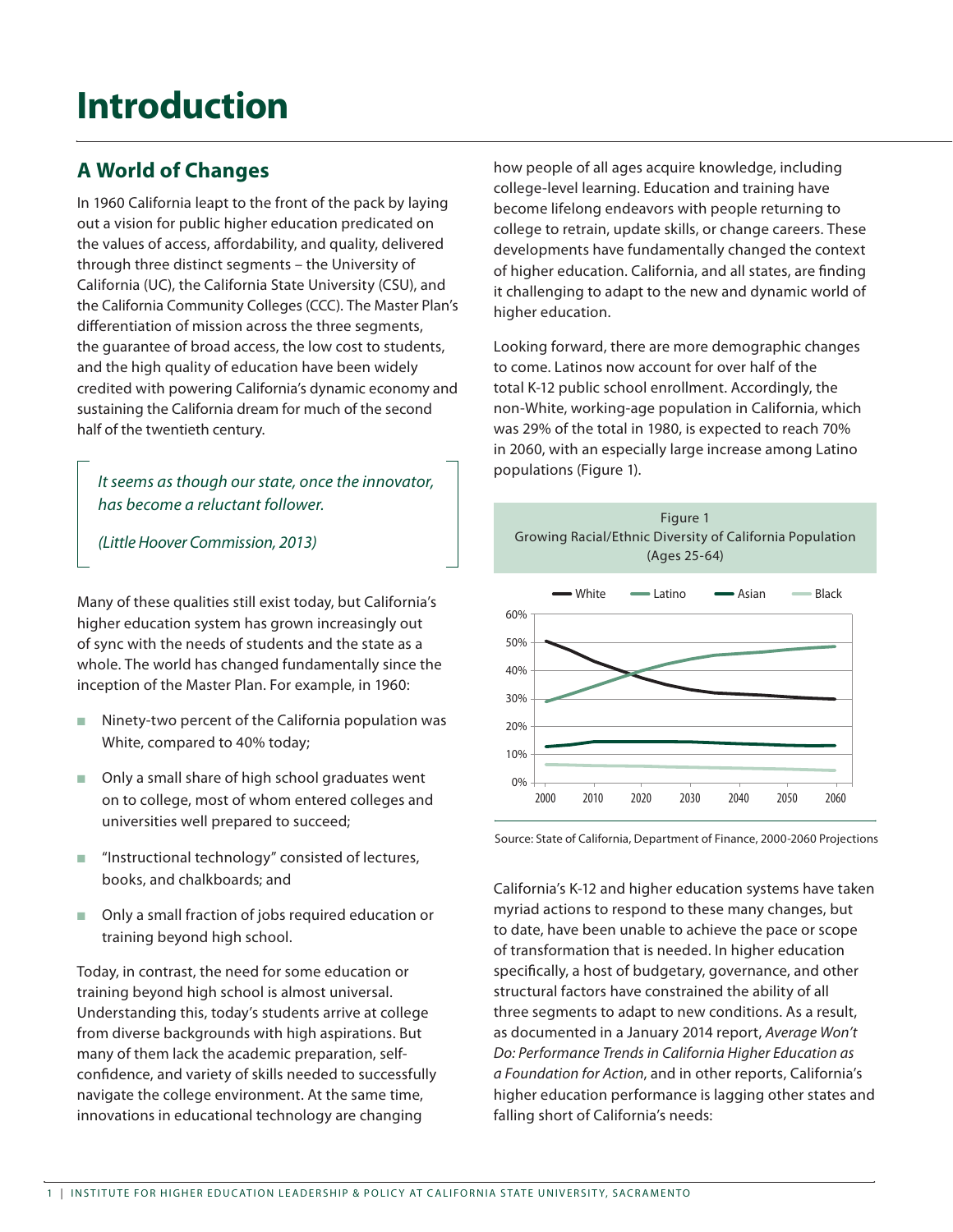- $\blacksquare$  Too many school children don't get the necessary help to prepare for the academic and non-academic dimensions of college readiness;
- Too many students enter college without the financial resources to allow them to devote sufficient and consistent time to their education;
- Too many students take too long to graduate from college, costing them time and wages and often costing the state extra money per student;
- $\blacksquare$  Too many students drop out of college altogether before earning any credential or degree; and
- Too many students are without the skills and knowledge they need to thrive in the workplace, even after completing college programs.

The Master Plan, while innovative for its time, has proven insufficient to guide California's higher education system through the changes of the last few decades. It is not just that the Plan is under-funded; it is outmoded. It imposes an unagile, state-centered structure on a dynamic, multi-region state. The dimensions of the state's people, challenges, and opportunities have outgrown the vision from a different era.

*All of the problems that have led to the current crises can be solved, but doing so will require new vision and strong leadership both by policymakers in Sacramento and by higher education officials.* 

*(Public Policy Institute of California, 2010)*

## **A Public Agenda to Reflect Emerging Consensus**

Calls for a fundamentally new governance approach began in the 1990s, when alarm about the inability of the state to steer its higher education system through the economic recession found expression in four major reports. The National Center for Public Policy and Higher Education drew on these reports to craft "A Memorandum to the Next Governor of California" in 1998 called *The Challenges Facing California Higher Education*. Continuing largely unheeded, such calls accelerated, with several major reports issued in just the last two years to update the prescription for fundamental reform to conform to the realities of higher education today. In quick succession, the Public Policy Institute of California *(Higher Education in California: New Goals for the Master Plan)*, California Competes *(The Road Ahead: Higher Education, California's Promise, and our Future Economy)*, the Little Hoover Commission *(A New Plan for a New Economy: Reimagining Higher Education)*, and the Committee for Economic Development *(Boosting California's Postsecondary Education Performance: A Policy Statement and Call to Action)* offered analyses of the problem and prescriptions for the solution.

Two messages are loud and clear in all of these studies: (1) the needs – state, regional, system, institutional, and individual – are urgent and (2) the solutions require comprehensive policy changes. Efforts abound across California's colleges and universities to increase student success, but the sum of these individual efforts stands little chance of propelling California back to its more familiar position of leadership unless accompanied by major state policy innovations aimed at meeting the needs of all Californians in all regions of the state.

*The time appears to be ripe for a new Master Plan, one that would: (1) replace emphasis on the distinguishing characteristics of the three public segments with concern for regional cooperation and organization, and (2) include K-12 education within its scope as a full partner.* 

*(National Center for Public Policy and Higher Education, 1998)*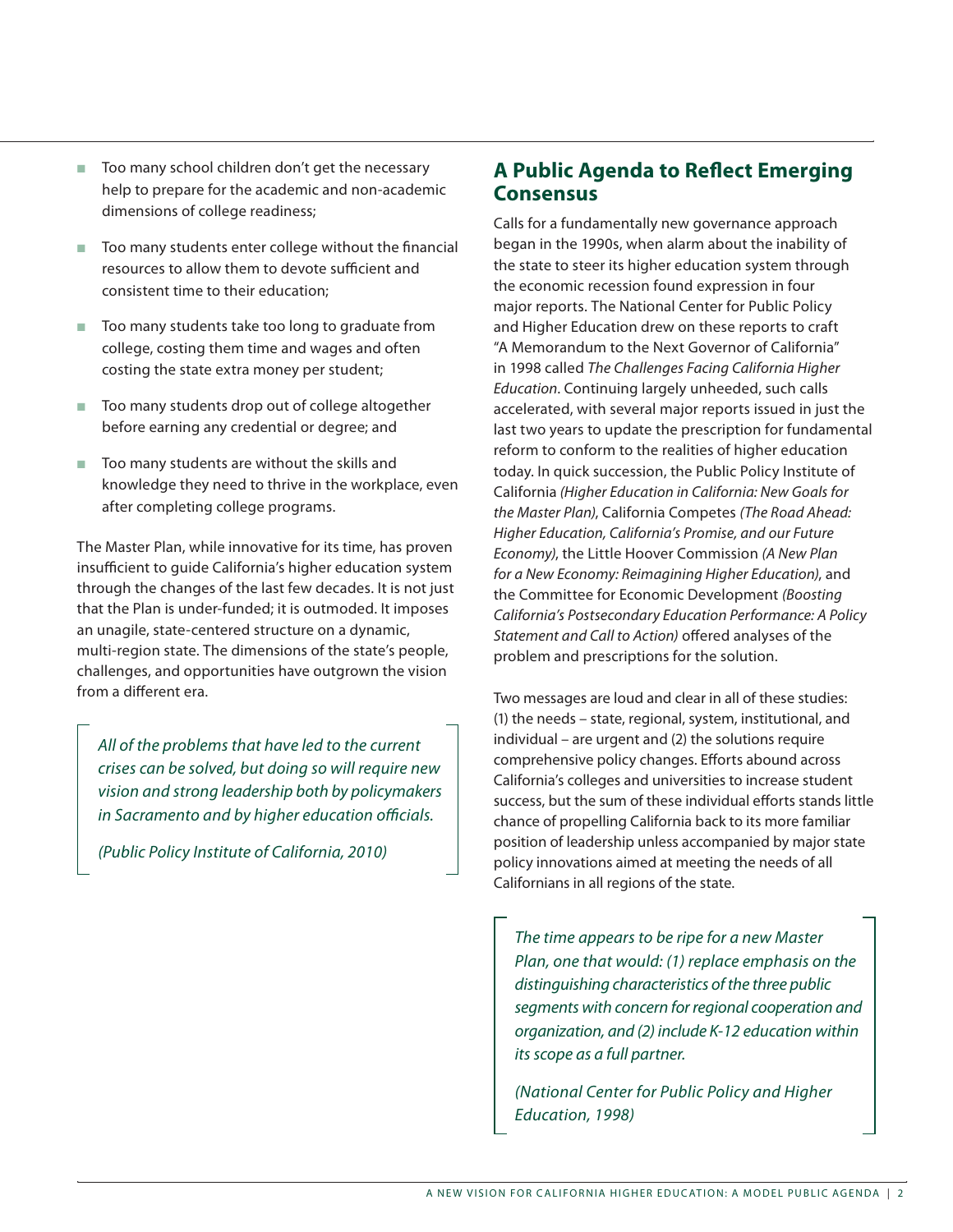## **Introduction**

In this report, we present a model public agenda for higher education in California. We call it a model because it is intended to provoke new conversations about what

In Part II of this report, we make the case that California can restore higher education to greatness by shifting from a statewide, segmental approach to a region-driven,

California higher education might look like. We call it a public agenda to distinguish it clearly from the Master Plan. A public agenda, which many states have already adopted, starts with the public and then imagines how best to meet public needs through current, new, and/or modified institutions, collaborations, and instructional approaches. It encourages innovative thinking about how best to

CC *Needs that fall outside of, or between, or outgrow the capacities of the three segments cannot be well addressed by continuing the traditional approach to governance.*

serve Californians, and it works across systems, focusing on ways to best support students as they move across the public education pipelines. By contrast, the Master Plan has always been about the state maintaining three differentiated public higher education segments. Needs that fall outside of, or between, or outgrow the capacities of the three segments cannot be well addressed by continuing the traditional approach to governance.

In Part I of this report, we discuss the performance of California higher education, focusing on troublesome trends and describing the structural problems that are barriers to improvement. We draw on existing analyses and our own calculations to demonstrate the magnitude of improvements that are needed. We show that ambitious projections of growth in degrees and certificates – projections that reflect the segments' different roles and opportunities – will fall well short of the goals for increased degree attainment that we have become accustomed to hearing.

*The Governor and Legislature should encourage the drafters to think responsibly about how higher education is structured and…re-examine the rationale for how the three-tier system is currently organized and to explore greater campus-level specialization in all segments.* 

*(Little Hoover Commission, 2013)*

collaborative approach that promotes greater program specialization at individual institutions and enables widespread student access through the purposeful and effective use of technology.

We begin Part II by outlining the goals of such a transformation and the commitments that California would need to make to achieve it. We describe

how the new regional model might work, including discussions of how to finance it to the necessary level and ensure accountability for meeting the higher education needs of Californians. We additionally argue for a state policy approach that enables and supports good decision-making at the regional level while guiding the state to overall success. To that end, we call for an office of higher education that reports directly to the governor and provides a clear point of access for the segments to engage with the administration in the development of fiscal and other policies.

*This can be achieved only by integrated and collaborative approaches to development, delivery, evaluation and credentialing of higher education across the public institutions and systems and between public, private, non-profit and for-profit sectors.* 

*(Committee for Economic Development, 2013)*

California can revamp its higher education system to meet the challenges of the 21st century, but doing so will require a clear understanding of the system's current performance and an honest assessment of where the best opportunities for improvement lie. We turn to these issues next.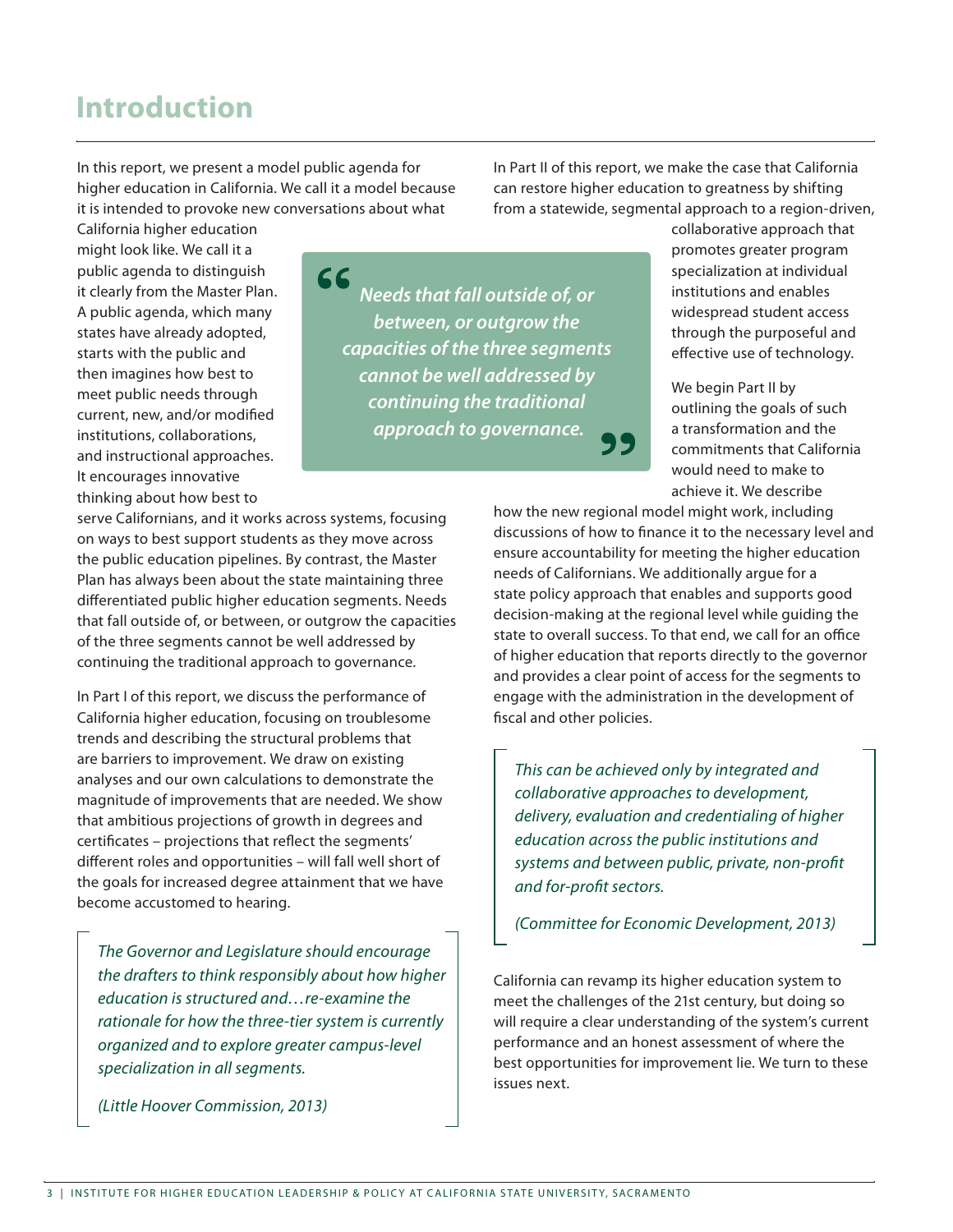## **A Stagnating System**

*Educational attainment.* Educational attainment levels are stagnant in California, endangering the state's social structures, economic mobility, and workforce competitiveness in the years ahead. Many other nations and U.S. states are moving aggressively to increase levels of higher educational attainment among younger adults and gain an advantage in the increasingly global economy. While attainment levels among older adults in California compare well with leading states and countries, the state is falling behind in educating younger adults. A breakdown by age of California's rank in the share of adults with a college degree reflects both the past strength of California's higher education system and its current mediocrity: while the state ranks near the top in the percentage of older adults with a college degree, it ranks in the bottom half of states in the share of adults ages 25-34 holding degrees (Figure 2).

*The magnitude of this underperformance is such that it will not be successfully addressed by modest injections of funding or by tweaks in current educational policy and practice.* 

*(Committee for Economic Development, 2013)*

California's declining position in educational attainment is a reflection of its comparatively low rate of awarding college degrees to its population, ranking especially low (45th) among states in the number of bachelor's degrees awarded per 1,000 residents ages 18 to 24 (Figure 3).

*Completion rates.* Completion rates in California's two public university systems compare favorably to other states, but there is substantial room for improvement given that average completion rates at public universities in the United States are considered unacceptably low for a leading nation. Of particular concern are the completion numbers in the community colleges (Figure 4). The state ranks 48th in the number of certificates and degrees awarded as a share of students enrolled in community colleges. Low completion rates in the two-year sector have an especially large impact because

Figure 2 California is Not Keeping Up with Educating Young Adults

| Age Group | <b>Rank in Percent of Adults</b><br>with Associate Degree<br>or Higher | <b>Rank in Percent of Adults</b><br>with Bachelor's Degree<br>or Higher |  |  |
|-----------|------------------------------------------------------------------------|-------------------------------------------------------------------------|--|--|
| $65+$     | 4th                                                                    | 6th                                                                     |  |  |
| $45 - 64$ | 17th                                                                   | 16th                                                                    |  |  |
| $35 - 44$ | 30th                                                                   | 18th                                                                    |  |  |
| 25-34     | 29th                                                                   | 25th                                                                    |  |  |

Source: National Center for Higher Education Management Systems (NCHEMS) Information Center for Higher Education Policymaking and Analysis, 2011



Source: NCHEMS Information Center for Higher Education Policymaking and Analysis, 2009 (certificates/degrees) and National Science Foundation Science and Engineering Indicators 2014 (bachelor's degrees)

California sends more of its students to community colleges than *any other state*, with 73% of public undergraduate enrollment in the two-year sector compared to a national average of 52%. Many students achieve successful outcomes in the CCC without earning a credential, but the same is true for community colleges in other states, so the low relative ranking warrants attention.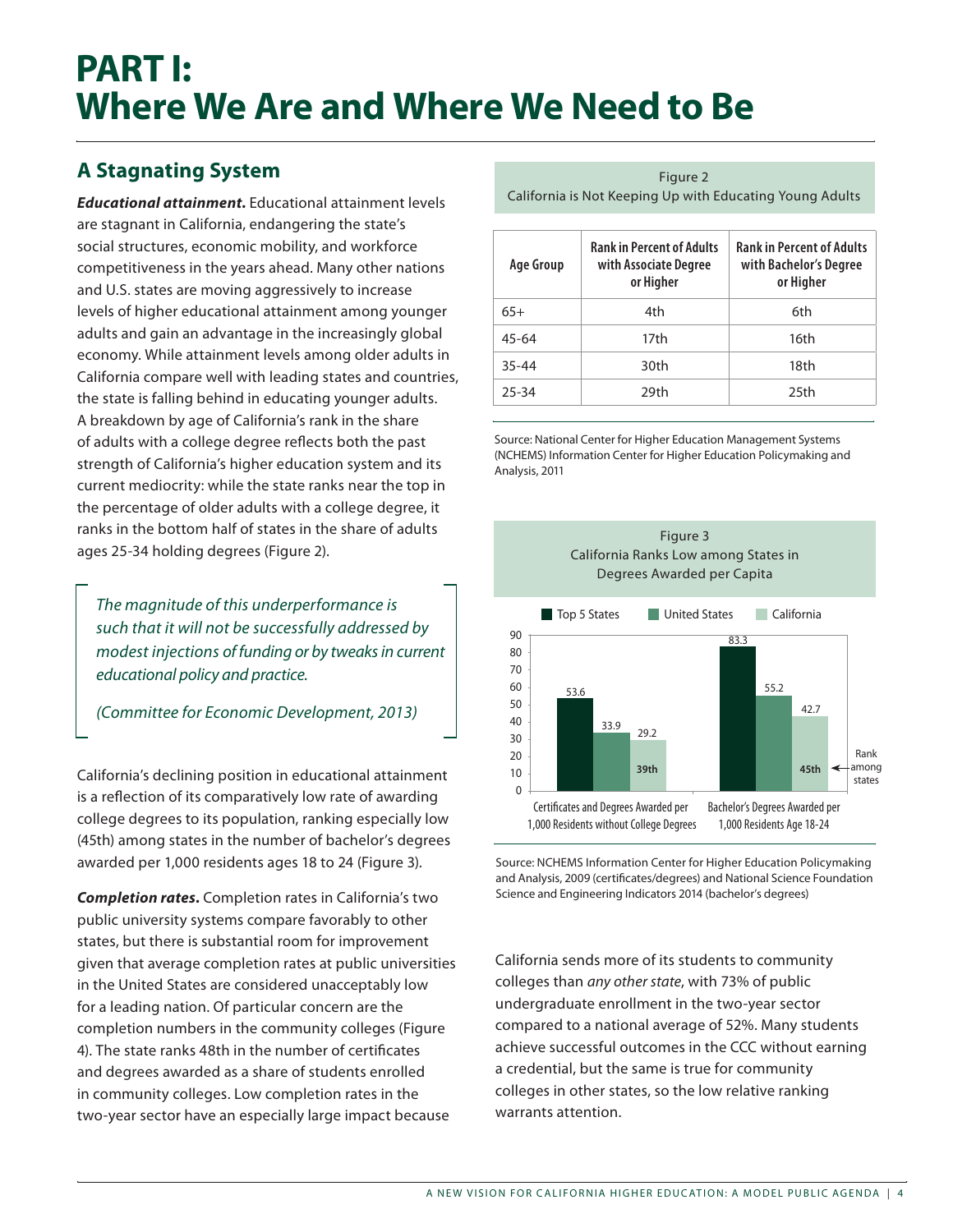*Performance gaps across student populations and regions.* California is faring worse than most states in preparing students for college, and differences are magnified by region and across racial/ethnic groups. California's Black and Latino students are much less likely than White and Asian students to demonstrate proficiency on standardized tests (e.g., California Standards Tests, CSU's Early Assessment Program exams) and are less likely to take college entrance exams (ACT, SAT) or to score well





Source: NCHEMS Information Center for Higher Education Policymaking and Analysis, 2009



\* *Important differences among sub-groups of the Asian population are masked by data limitations.*

Source: California Department of Education, Dataquest, 2012 (http://dq.cde.ca.gov/dataquest/)

if they do. Black and Latino students are also less likely to enroll in and complete the full set of courses required to be eligible for admission into California's public universities (Figure 5). Gaps across groups in preparation, enrollment and completion are problematic because they play out in uneven levels of educational attainment and personal income. Far smaller proportions of Black and Latino students have earned college degrees than Asian and White students (Figure 6). Reducing performance gaps is a national imperative, underscored by the Obama administration's recent convening of a higher education summit of over 100 colleges and universities to make commitments to increase college opportunity and success for underserved students. But California has a particularly heavy lift, as the state has among the largest gaps, nationally, between Whites and underrepresented minorities in educational attainment. Vast differences exist across regions as well. Discrepancies prevail at all points of the pipeline. Students in certain regions have greater access to and success in the university preparatory a-g curriculum and advanced math and science courses, enroll in college directly out of high school at greater rates, and complete college at higher rates. These discrepancies across regions lead ultimately to stark differences in education levels and personal income across regions (Figure 7).



Source: NCHEMS calculations of US Census Bureau's 2009-2011 American Community Survey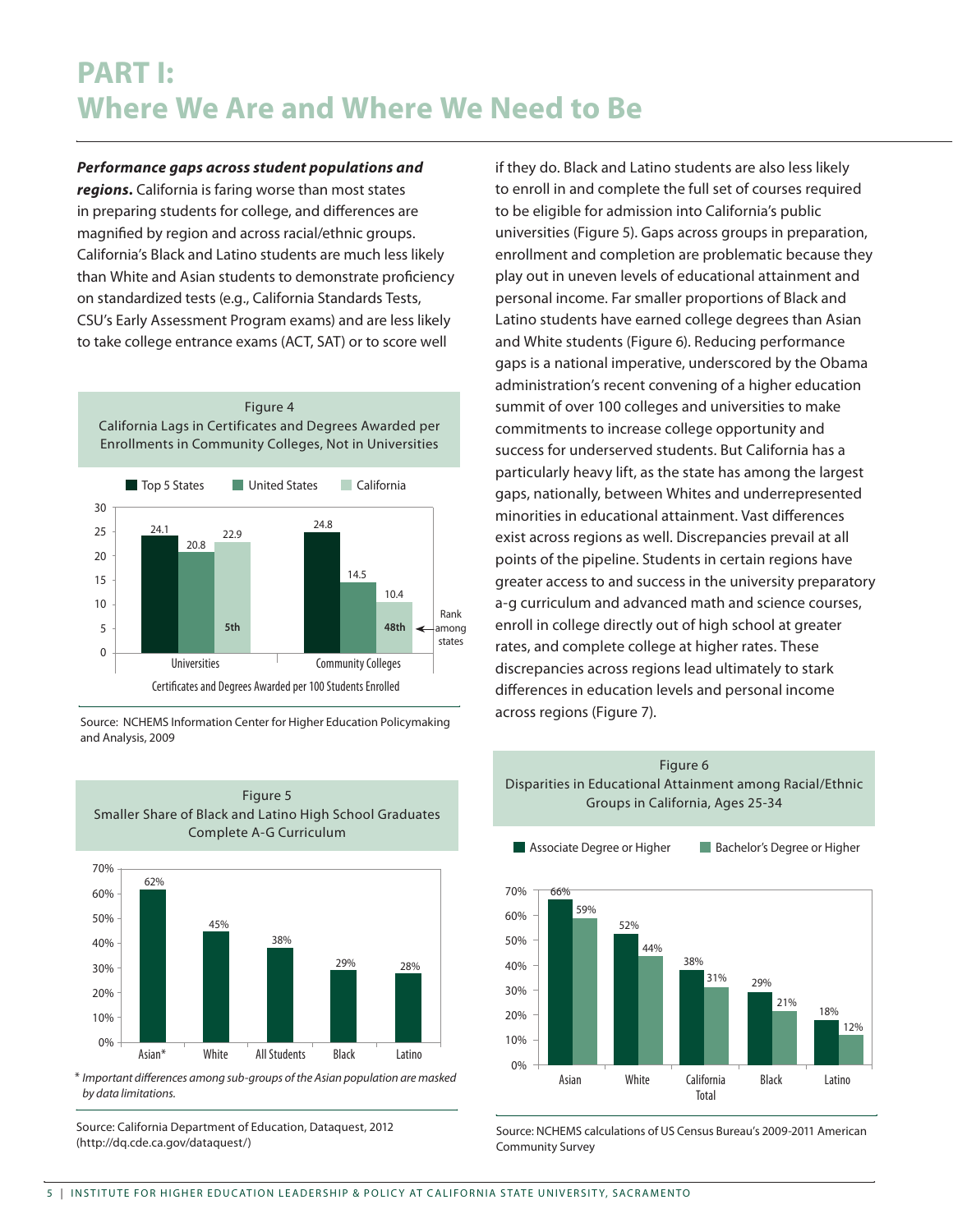

Source: Authors' calculations based on US Census Bureau's American Community Survey, 2008-2012 estimates for attainment data and 2012 estimate for income data

### **Current Structures Make Change Difficult**

Efforts to address stagnant levels of educational attainment and to close performance gaps across student populations and regions are constrained by institutional and policymaking structures. Repeated critiques of the 1960 Master Plan hint at some structural constraints but calls to revise or fund the Master Plan miss the target because they fail to address these underlying constraints that make it hard for the segments to make sufficient gains in serving more students effectively and efficiently. This section describes some of these constraints to set the stage for a new vision that seeks to overcome them.

*Lack of capacity in baccalaureate programs.* California is 45th among states in bachelor's degrees awarded as a share of the young adult population, yet completion at the universities is above the national average (Figures 3 and 4). Increasing capacity can be addressed in three structural ways: (1) increasing the number of freshmen who enroll in a university, (2) increasing the number of transfer students from community college, and

(3) increasing the number of students who receive credentials from other providers – either private institutions or new kinds of public institutions. Any of these approaches would benefit from more state resources, but none can be achieved without significant changes to the structure of the system.

(1) The first route is constrained officially by the Master Plan, which limits enrollment of freshmen at CSU and UC and relies on the community college transfer function to supply juniors and seniors to the public universities. When more than one-third or one-eighth of high school graduates meet CSU and UC eligibility criteria, respectively, the presumption has been that eligibility standards should be raised to prevent "too many" students from enrolling directly in the state's public universities. Even now, many eligible students are denied admission to campuses that are at capacity (i.e., "impacted"). Other states do not limit freshman access to public universities to such an extent.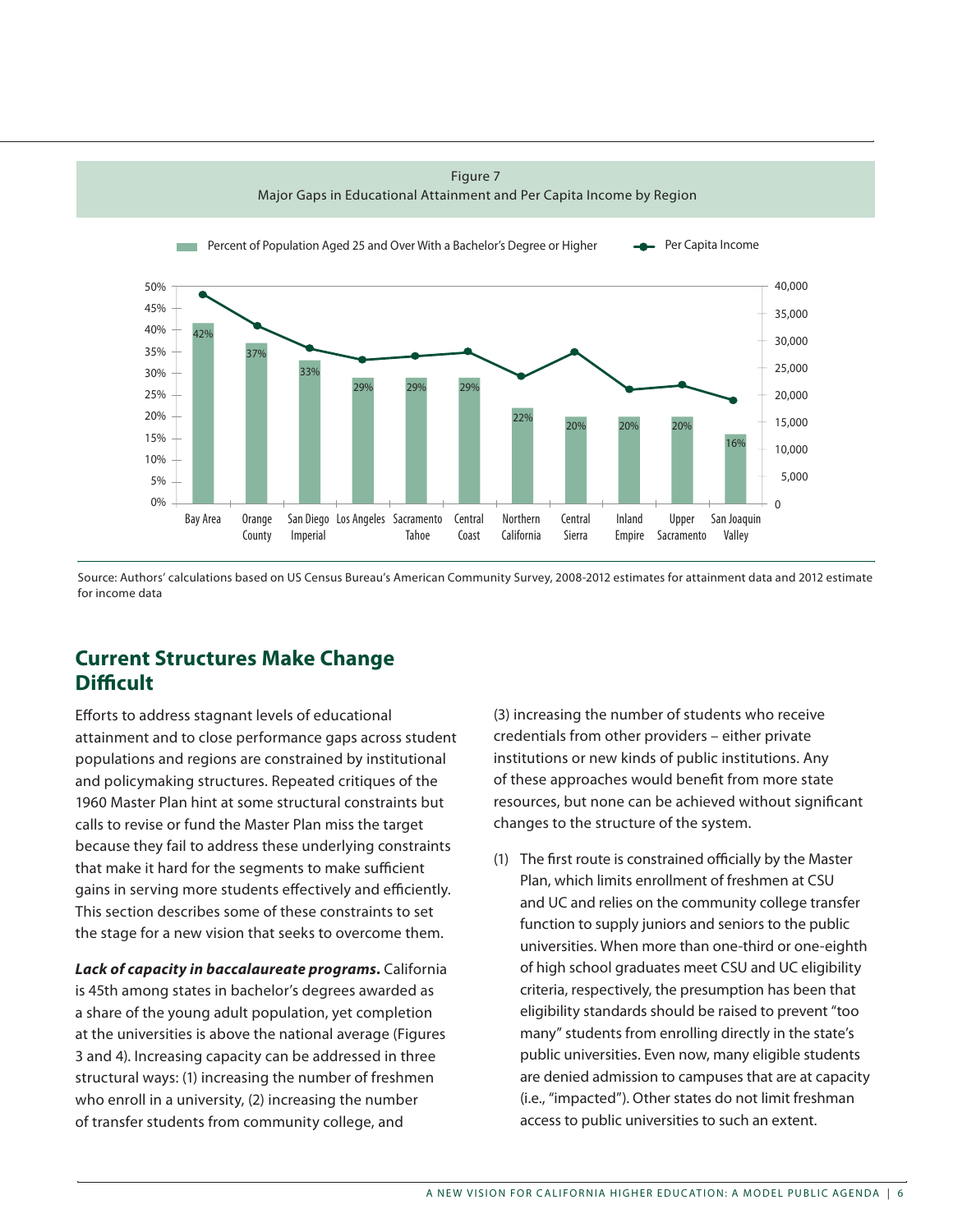## **PART I: Where We Are and Where We Need to Be**

- (2) The second route is constrained by inherent limitations on the community college system to support students who intend to transfer. The CCC has multiple missions competing for resources with the transfer mission. Because state law severely restricts its tuition revenue (discussed more below), it receives far fewer dollars per student than either university system yet serves a more educationally diverse student population, many of whom require substantial support services. A complex set of transfer policies causes students to earn many course credits that do not count toward specific university transfer requirements, depressing transfer rates. The new associate degrees for transfer promise to increase numbers of transfers, but it is unlikely that this reform, alone, can increase the number of graduates to desirable levels.
- (3) The third route for increasing bachelor's degrees greater reliance on other public or private providers – is constrained by existing state policy as well. Enrollment targets for existing public institutions are based on their historical missions and enrollments, an approach that precludes setting degree attainment targets based on an assessment of public need and *then* considering how public investments may best be used to achieve those targets. The baccalaureate shortage might require a new kind of public institution that doesn't fit neatly into any one segment and was never envisioned by the Master Plan, such as an online university to serve working adults, a new polytechnic campus merging assets of a community college and a CSU campus, or an undergraduate university with UC admission requirements but without a premier research mission. Alternatively or additionally, it may be that increasing state financial aid to students in private institutions is a more cost-effective strategy for increasing attainment of bachelor's degrees. But because financial aid and higher education appropriations are treated separately, there is no direct way for the state to arrive at this conclusion or enact policy to address it.

*An under-resourced segment serving a majority of students.* As a whole, California is not shirking its duty to fund higher education, at least as compared to other states: per-student support from state appropriations is 11% above the national average. At the same time, California public higher education operates with considerably less revenue per student than the national average (Figure 8), ranking 47th among states in total revenues (state and tuition) per full-time equivalent student. The reason for the poor standing in total revenues for higher education is the lowest-in-the-nation tuition rate in the largest-in-thenation community college system. For decades California policymakers have tried to uphold the Master Plan's principle of access by keeping tuition extremely low in the community colleges. However, this commitment to keeping tuition low has not been matched by a proportionate increase in state appropriations. Additionally, under the fee waiver policy, over half of community college students pay no fees at all. Under these policies, the state forgoes most potential revenue from the 70% of the state's students who attend community colleges. The ongoing lack of revenue in the colleges is a major structural problem with no easy solution: lawmakers want to uphold the affordability principle of the Master Plan and will raise fees only as a last resort, leaving the state's largest higher education system chronically underfunded.



Source: State Higher Education Executive Officers, *State Higher Education Finance FY 2012*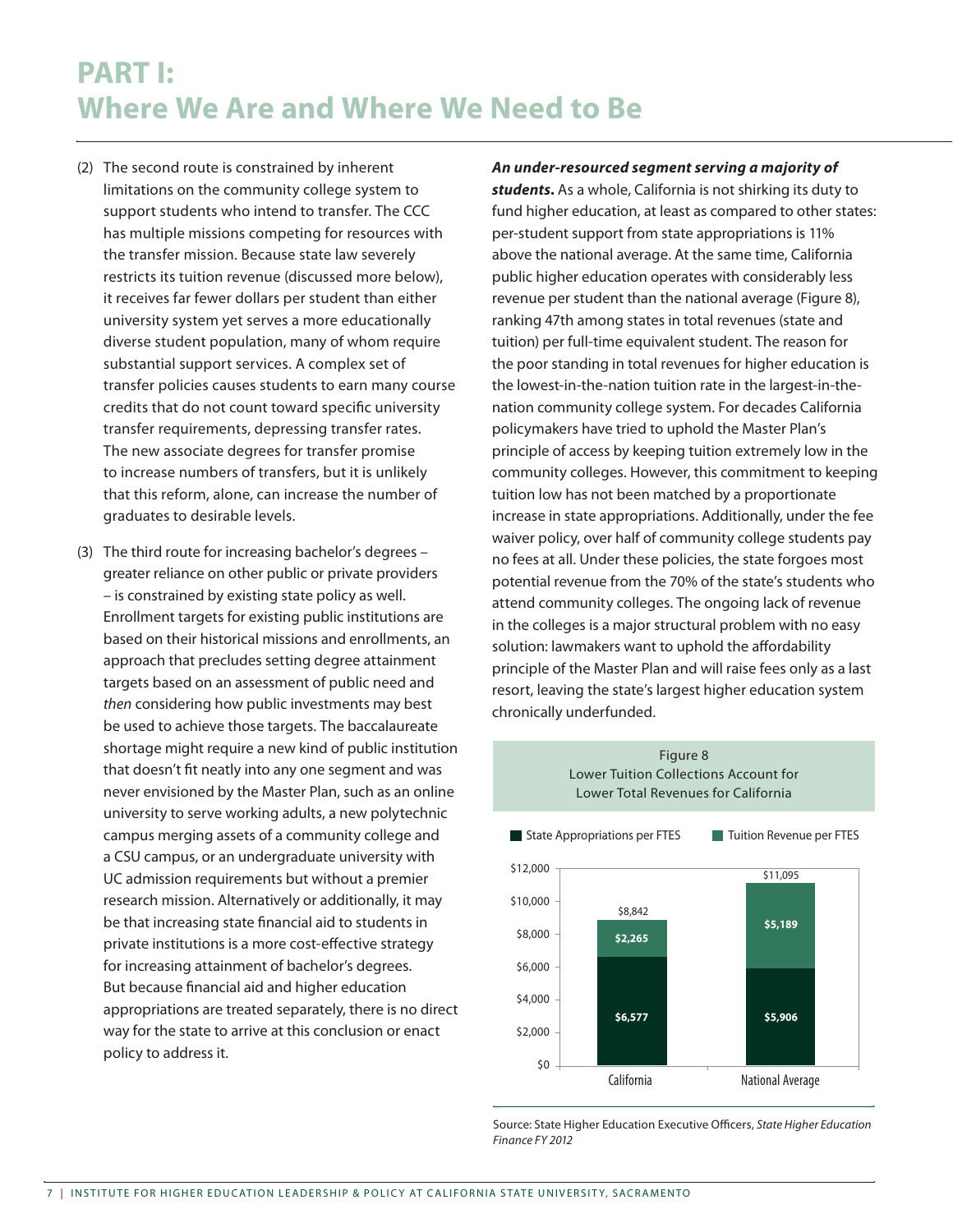#### *Poorly structured approach to financial aid for*

*community colleges.* The assumption has been that the colleges are affordable because fees are kept low and waived altogether for many students. Low fees and fee waivers constitute the prevailing financial aid strategy for the CCC. In reality, there is a serious affordability problem in the community colleges. California performs poorly relative to other states in the share of family income required to pay for public two-year colleges, even though all other states charge more in tuition. That is because, as shown in Figure 9, tuition accounts for a very small share of total costs. Students pay far more for living expenses, books, and supplies. In fact, those non-tuition costs for CCC students are about as much as they are for students in UC and CSU. The state's CalGrant program is not well designed for CCC students, because the state's primary strategy for keeping community colleges affordable has historically been low fees and fee waivers, not direct aid to students. This poorly structured approach to affordability for the CCC is not cost-effective for taxpayers. Compelled by financial barriers to take on heavy work schedules, CCC students tend to enroll too part-time and too sporadically to be successful. This contributes to the low success rates that, in turn, raise the cost per completion in the system.



*\* Includes housing, food, transportation, and personal expenses*

Source: California Legislative Analyst's Office, *Analysis of Higher Education Budget, 2014-2015*

*Incomplete and disjointed finance policy structure.* The 1960 Master Plan offered guidance on dividing students across the three segments but not on dividing resources among them. It contains no provision for understanding or determining what is an adequate level of support for each segment, whether per-student expenditures should be higher in one segment than another for similar programs, what constitutes affordability in each segment, or how the costs of public higher education should be shared between students and taxpayers. Policymaking for the three main components of finance policy – appropriations, tuition, and financial aid – are addressed through separate mechanisms. Coherent fiscal planning is also inhibited by a state budget process by which allocations to higher education are finalized only after lawmakers have satisfied statutory obligations in other sectors of government. Lawmakers have viewed tuition as a safety valve that can be turned up or down to compensate for changes in state funding. With funding mostly down in recent years, tuition has risen steeply (Figure 10) resulting in students bearing a larger share of total costs. Although total revenue for higher education in 2012 is nearly identical to that in 2003 (in constant dollars), the share of the revenue contributed by tuition has doubled in the last ten years. The share varies greatly across segments, according to the California Legislative



Source: California Postsecondary Education Commission, *Resident Undergraduate Fees in Actual Dollars* for 2001-02 through 2010-11; subsequent years from the California Legislative Analyst's 2013-14 *Analysis of the Higher Education Budget*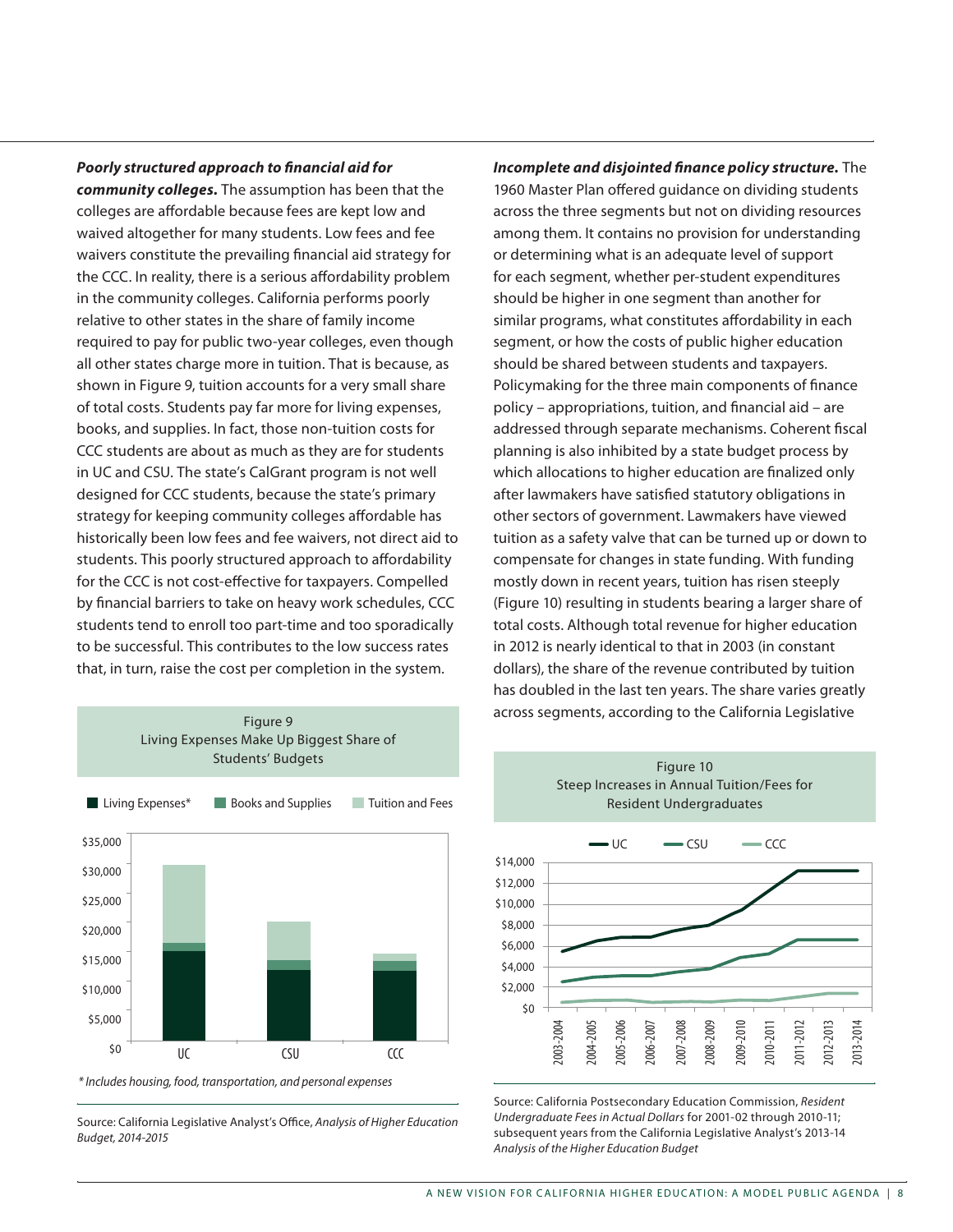## **PART I: Where We Are and Where We Need to Be**

Analyst, with the share of "core funding" coming from student tuition at 45% for UC, 41% for CSU, and 6% for CCC. Absent integrated and coherent policymaking structures, policy has unfolded through incremental and disconnected adjustments that have affected affordable access for students and financial sustainability for colleges and universities in ways never intended.

*Structurally inseparable research and baccalaureate missions at UC.* As the state moves to increase the number of Californians with bachelor's degrees, it is important to know how each segment can contribute to the effort and how the state could best devote resources to this high-priority goal. That requires an understanding of the costs to enroll and graduate undergraduates. But appropriations for instruction at UC, the state's premier research university, include significant support for faculty research through teaching loads that are much lower than at CSU or CCC. The UC faculty role entails a major research component, in every UC campus and every discipline. Given current accounting and reporting practices, the state cannot track the cost of UC's research mission independent of its undergraduate mission, making it impossible to evaluate the relative cost-effectiveness of providing baccalaureate instruction in each of the three segments. In order to determine whether more of UC's teaching resources should be targeted toward educating undergraduates, it would be necessary as well to develop some means of assessing how the current UC research effort meets the public's needs.

*System interdependence, yet no state policy* 

*leadership.* The Master Plan created a system that is fundamentally interdependent, beginning with its reliance on community colleges to provide the majority of undergraduate education. Students must experience coordinated systems if they are to succeed. The student populations that are most vulnerable to the state's disjointed approach to governance are those students the state most needs to support if California is going to move the needle on postsecondary success. Yet California is one of only two states (the other is Michigan) that do not have an entity assigned to provide policy leadership and support for the higher education enterprise. Instead, the culture of higher education in the state is that of voluntary cooperation. This is particularly challenging when natural

issues of territoriality arise between systems that compete for funding. Lawmakers expect the institutions to work together on high-priority initiatives and there is a strong history of such cooperation, formalized through the Intersegmental Coordinating Committee and the California Education Round Table. The heads of the three public segments have recently pledged cooperation to increase attainment of college degrees and certificates. As valuable as this is, cooperation across three massive state systems at top levels cannot translate easily or quickly enough to the unique kinds of collaboration needed in each region. In addition, institutional leaders may not be in the best position to identify major unmet needs or shortcomings of the state's higher education system and to propose new models of institutional delivery or credentialing. With no regional structure to drive change and limited state-level guidance, the segments are unlikely to steer themselves to the kind of transformational change that is needed.

#### *Master Plan-specified missions impede differentiation.*

The Master Plan assigned each segment a distinct mission, which provided great order and clarity in the high-growth decades following its adoption. There has been little explicit variation among the campuses within a system. For the most part, policies and programs enacted for a segment take similar form across 9 UC campuses, 23 CSU campuses, and 112 community colleges. The lack of differentiation, or program specialization, is particularly notable in technical education. Many technical careers today require college credentials that did not require them in decades past. Many technical careers today did not exist in decades past. Yet California is the rare state that does not emphasize technical colleges or programs. It is one of only two states that do not confer associates of *applied* science. Only one of California's 112 community colleges and two of its 23 CSUs are identified as technical institutions of higher education. Nor do California's public universities award applied baccalaureate degrees to articulate with applied two-year programs. Another form of differentiation that might have evolved but for Master Plan structures is a selective (i.e., UC-type) college, without a premier research mission, to focus on the highest quality undergraduate education. There are postsecondary needs today that might best be addressed by institutions other than the three types defined under the Master Plan.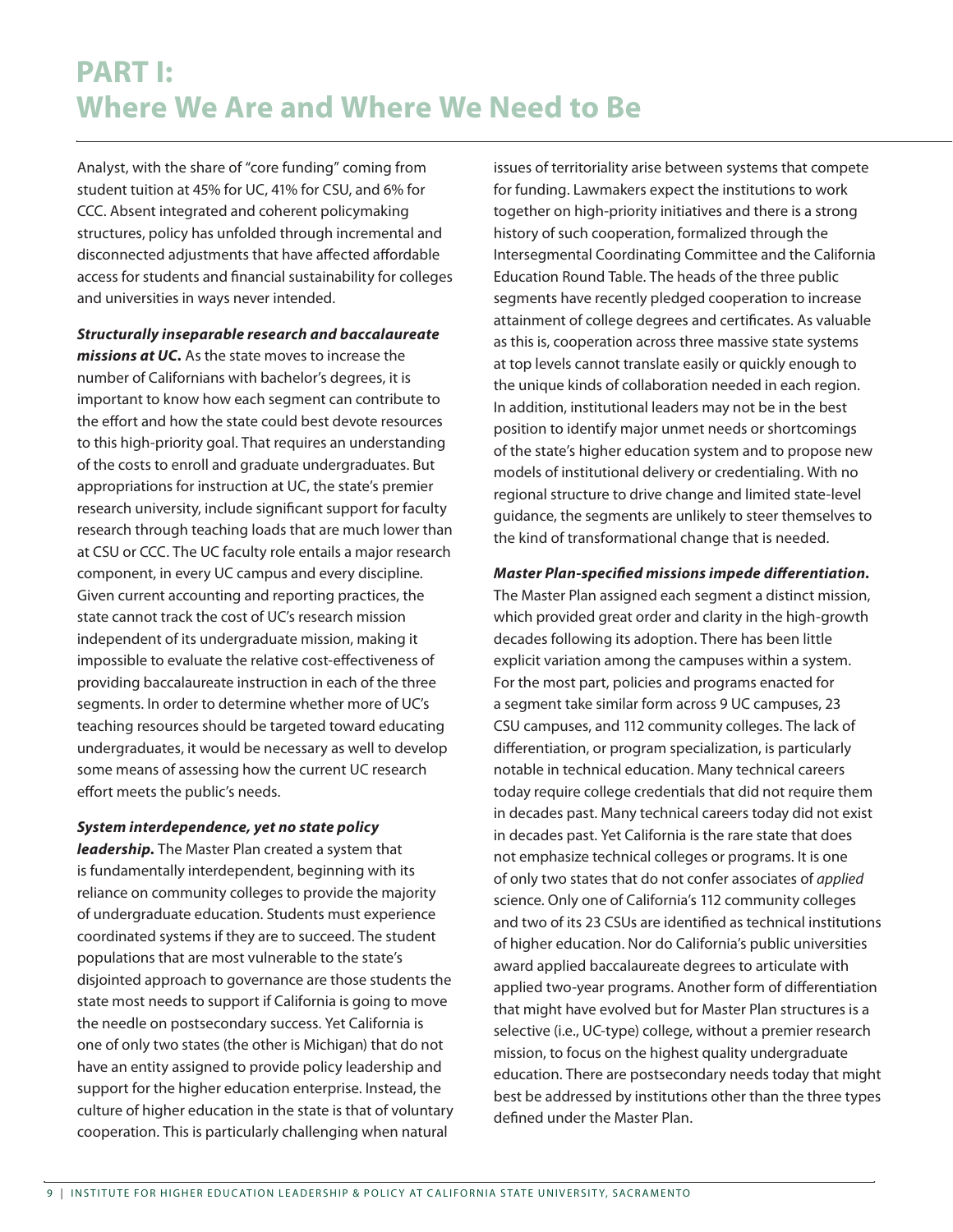## **The Scope of the Challenge: Where Do We Need to Go?**

The beginning of this section established some troubling trends in higher education performance and described some of the structural problems that have been a barrier to improvement. Here we raise the difficult question of *Where do we need to go?* How many Californians should be going to college and completing degrees and certificates?

This is a complex question to answer. In 2009, the Public Policy Institute of California reported that the state's future workforce needs would require one million more bachelor's degrees, by 2025, than what present trends would yield. Shortly thereafter, the Obama administration set as a national goal that 60% of the U.S. population will hold a college degree or a certificate of at least one year in length by the year 2020. That goal is based on matching the educational attainment rates of leading nations and meeting workforce projections. The current national attainment level, which includes only a rough estimate of certificate holders, is about 44%.

The National Center for Higher Education Management Systems (NCHEMS) has built computational models to show how states compare on college attainment and other measures of higher education performance. Many states have used these data to set their own attainment goals. A nonprofit, California Competes, has adapted the national model to California, using some different assumptions. For example, its model includes only those associate degrees awarded in vocational fields, in an attempt not to double count associate degrees earned in fields designed for transfer in pursuit of a bachelor's degree. Additionally, it counts certificates of one year or more toward the attainment target of degree holders. From its model, California Competes estimates that, in order to reach a degreeattainment goal of 55%, the state's colleges and universities would need to produce about 2.3 million degrees and certificates *above what current trends would yield*.

For purposes of this public agenda, these attainment numbers and goals are good reminders of the scope of the challenge. However, meeting either of these goals would require an aggressive rate of change that the current system is virtually incapable of producing. Figure 11 shows the system's current performance trends projected to 2025 compared against the growth trend that would be needed to reach the additional one million bachelor's degrees. Over the past ten years, UC and CSU

have been increasing degree production at an average annual rate of about 3%. The baseline portion of the graph shows those trends continuing. But the rate of growth needed to yield the additional one million is far higher – about 9.2% per year.

### **Educational Attainment Defined**

The standard for measuring a state's higher education performance is college attainment, that is, the percent of a state's population that holds a college degree. There are different ways to approach even this single standard. Different age groupings can be used as can different types of college credentials. Two common age groups are the working-age population (ages 25-64) and the young adult population (ages 25-34). The educational attainment of these groups can be measured at the level of bachelor's degree or higher, or associate degree or higher. There are no reliable data on the proportion of the population that holds a college certificate. That is unfortunate since labor economists have documented good returns in wages to students who complete workforce-oriented certificates, especially in health and technical fields.



Annual Degree Production to meet "one million more" goal



Source: Authors' projections based on data on past degree production from the CCC Datamart, CSU Analytic Studies, and UC Accountability Report and InfoCenter.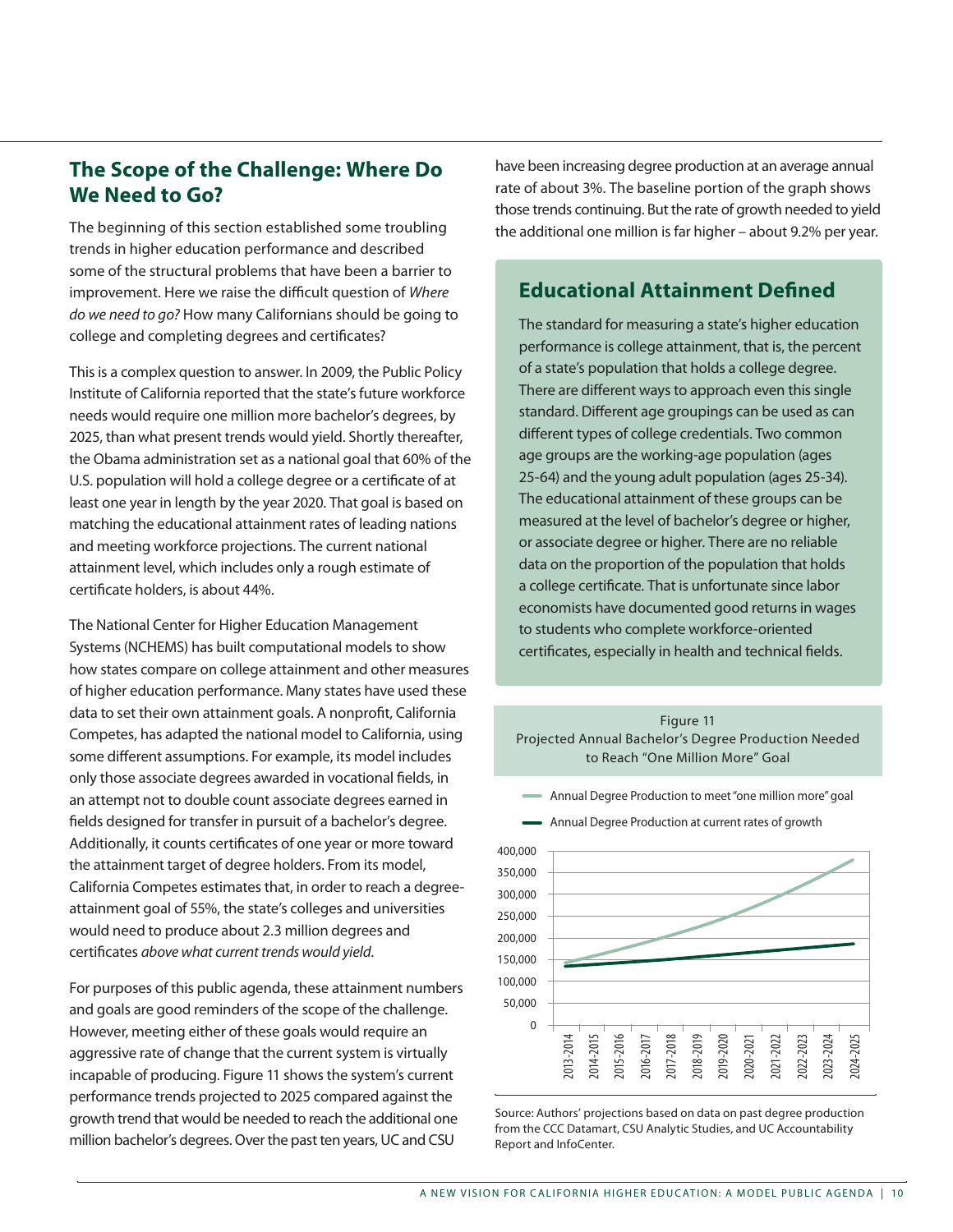Figure 12 looks at the total picture of degrees and certificates (not just bachelor's degrees), constructing a scenario using the model adapted by California Competes. Under this scenario, the state would have to take huge strides on several dimensions of performance just to reach three-fifths of the way to the 55% attainment goal – chosen to make California more competitive with the top states. And presumably, while California is making these strides, the states we are watching are improving as well, in effect moving the goalpost.

What the projection models make clear, as do data presented earlier in this report and in the companion report, *Average Won't Do*, is that the current system is not structured to meet such aggressive goals. Still, California can significantly increase educational attainment levels if each segment takes advantage of its own unique roles and opportunities to help educate many more Californians. We turn next to describing high-leverage priority areas for improvement across the three segments and illustrate it with an ambitious but realistic growth scenario.

Figure 12 A Daunting Task to Reach 55% Degree Attainment

California Competes has adapted a national model to demonstrate how various changes in college-going patterns and college completion could increase the numbers of Californians with degrees and certificates. As with all models, this one confronts data limitations and contains myriad assumptions that affect how the scenarios influence the numbers of degrees and certificates that result. It also becomes dated as the number of years until the 2025 target shrink. Without delving into details or assumptions, one may use the model to suggest the magnitude of the challenges and the relative contributions of some possible actions. One sample scenario is provided here to illustrate that a set of very significant improvements would take us **only three-fifths** of the way to the stated goal:

Attainment goal for 2025: 55%\* (currently 39%)

Additional degrees need: 2,271,611\*\*

Additional degrees **and certificates** from following scenario: 1,370,536

- 1. Close half of the gap with the average of the three top-performing states in three aspects of college readiness and participation: high school graduation rates (California ranks 37th), rate of college going directly from high school (California ranks 29th), and college participation rates of 20-39 year olds (California ranks 6th).
- 2. Close half the gap in annual completions per enrollment (California ranks 45th) with the average of the three top-performing states.
- 3. Change distribution of enrollment of new high school graduates (2% more enrolling at UC; 3% more at CSU; 1% more at privates; 6% fewer at CCC)
- \* *25-64 year olds with associate degree or higher*
- \*\* *Above what present trends would yield in bachelor's and associate degrees*

Source: http://californiacompetes.org/wp-content/uploads/ca\_studentflowmodel.swf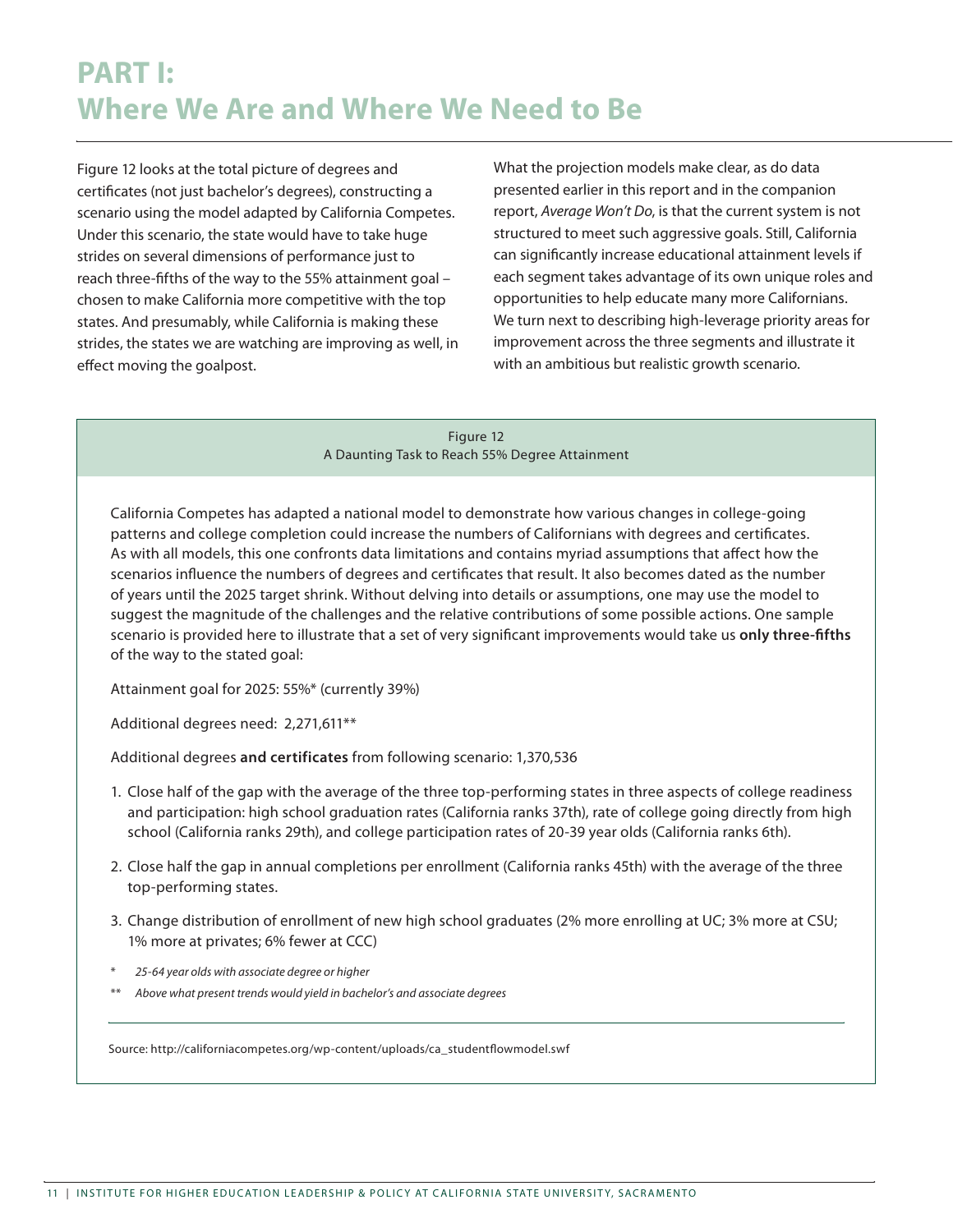## **Segment Roles and Opportunities**

*California Community Colleges.* As the largest segment, the CCC has the largest role, as well as the greatest opportunity, to increase annual numbers of Californians earning degrees and certificates. Students who enter community college well prepared graduate at high rates. Successful implementation of the Common Core State Standards could increase the readiness of incoming CCC students, in turn increasing numbers of graduates. The new associate degrees for transfer provide another opportunity to increase graduates. There is an even greater opportunity for growth in career-oriented associate degrees and certificates because these have not, until recently, been a major priority of the system.

*California State University.* As the provider of approximately one-half of the bachelor's degrees in the state, the CSU also can be expected to make a major contribution to increasing the number of graduates. Graduation rates for regional universities are low, nationally, and CSU is not alone in making it a priority to increase those rates and to reduce time-to-degree, making room for additional students. Major gains in graduation numbers at CSU can also be expected to come from improvements in college readiness as a result of school standards reform and from easing capacity contraints to allow more high school graduates to enroll directly in the CSU, with appropriate supports to address readiness issues. As the new associate degrees

for transfer take hold, increasing numbers of transfer students should move expeditiously to completion.

*University of California.* UC cannot be expected to contribute as much to the growth in numbers of Californians with bachelor's degrees. Its graduation rates are high and its undergraduate enrollments are low, relative to the other two segments. UC's contributions to overall state needs could be expected to come from moderate increases in undergraduate enrollment and therefore in bachelor's degree recipients, from addressing the structural cost issues noted above to help set appropriate priorities for undergraduate education and research, and in reducing the gaps between racial/ethnic populations in college going and college completion.

Figure 13 reflects these different opportunities and expectations for the segments to contribute to the growth in degrees and certificates. It shows how bachelor's degrees could increase over present trends if UC's annual average growth in degrees increased from 3% to 5% and if CSU's annual average growth in degrees increased from 2.9% to 8% between now and 2025. The graph also displays a similar set of projections for the CCC, contrasting annual rates of growth in associate degrees and certificates of 10% and 15%, respectively, to their current average growth rates of 2.8% and 7.7%. This scenario is ambitious but potentially achievable because it is based on an assessment and application of the best opportunities for gains.





Source: Authors' projections based on data on past degree production from the CCC Datamart, CSU Analytic Studies, and UC Accountability Report and InfoCenter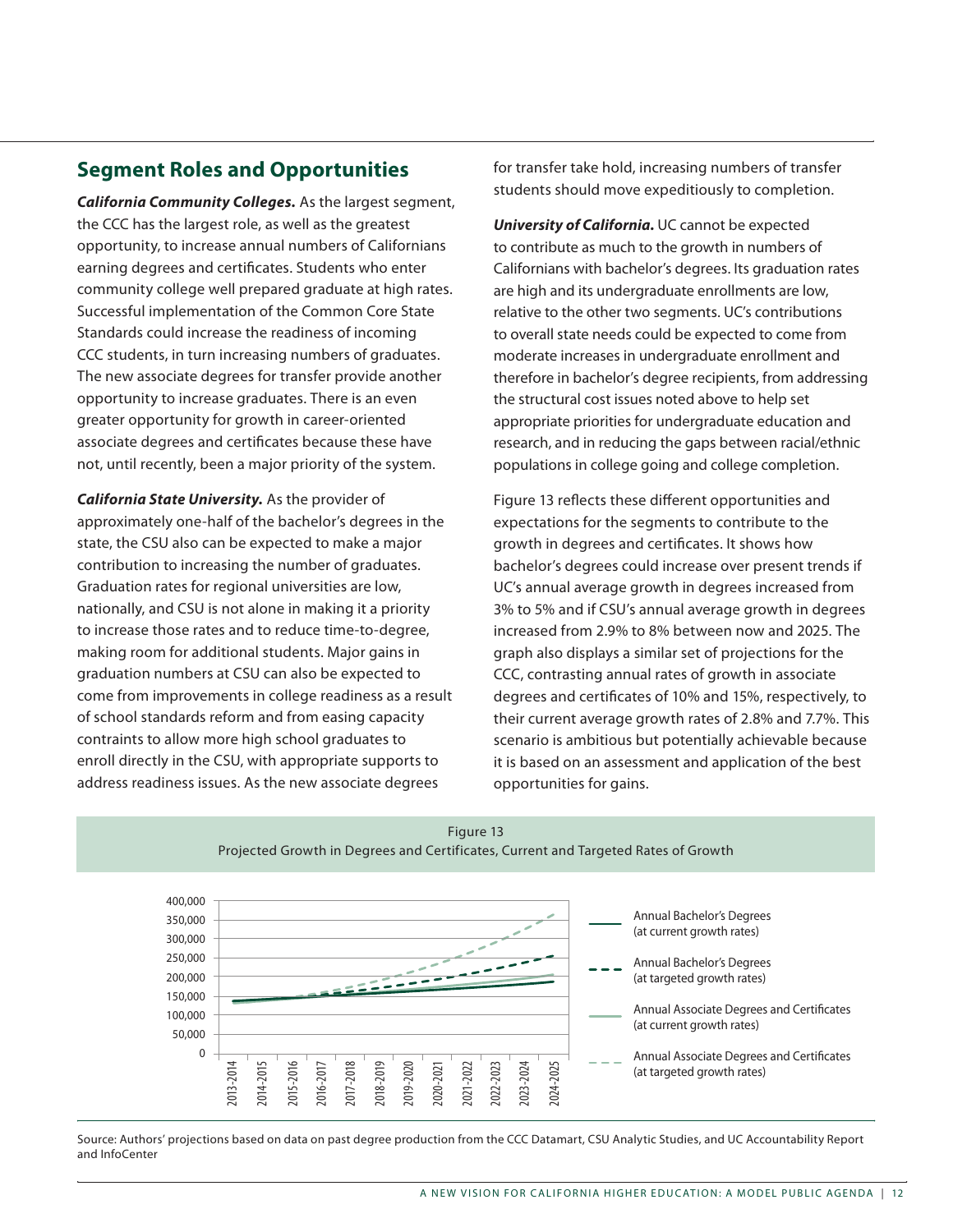## **PART I: Where We Are and Where We Need to Be**

According to our calculations (see Appendix), this growth scenario would yield about 280,000 additional bachelor's degrees and about 640,000 additional associate degrees and certificates compared to what could be expected with a continuation of present trends. This scenario, while ambitious, still falls short of the PPIC and California Competes degree targets, implying that the gap would have to be filled by other providers or by more striking changes in the structure and operation of the public sector. The Appendix displays a third scenario under which each public segment increases its annual growth in degrees by an additional 5%, and shows the remaining, although smaller, gap to be filled by other providers to reach the 55% attainment numbers.

*The private sector.* All of these scenarios suggest that the independent sector (private, nonprofit) in California should also be considered as a potential contributor of additional bachelor's degrees. That sector already provides a significant share of bachelor's degrees which the state helps subsidize by providing CalGrants to students attending private colleges and universities. The for-profit sector has become a very significant player in offering vocational degrees and certificates. That sector could become part of the overall solution for addressing vocational credentials, provided that concerns about quality are addressed through better regulation. In addition to the potential capacity provided by current private institutions, it may be necessary to consider new approaches to credentialing altogether, such as some have suggested, drawing on new forms of collaboration and new understandings of determining and validating competency.

Whatever the combination of public and private providers, of existing and new models, efforts to increase the number of Californians with college credentials cannot be just a numbers game. California's higher education institutions must continuously affirm the academic quality and relevance of all certificate and degree programs, and must ensure that the programs are meeting the needs of the state and its varied regions for skilled and educated citizens and workers. Assessing program quality and relevance is a complex undertaking with few easy answers, but institutions must work to define desired student learning outcomes and find common ways to understand whether students are achieving them.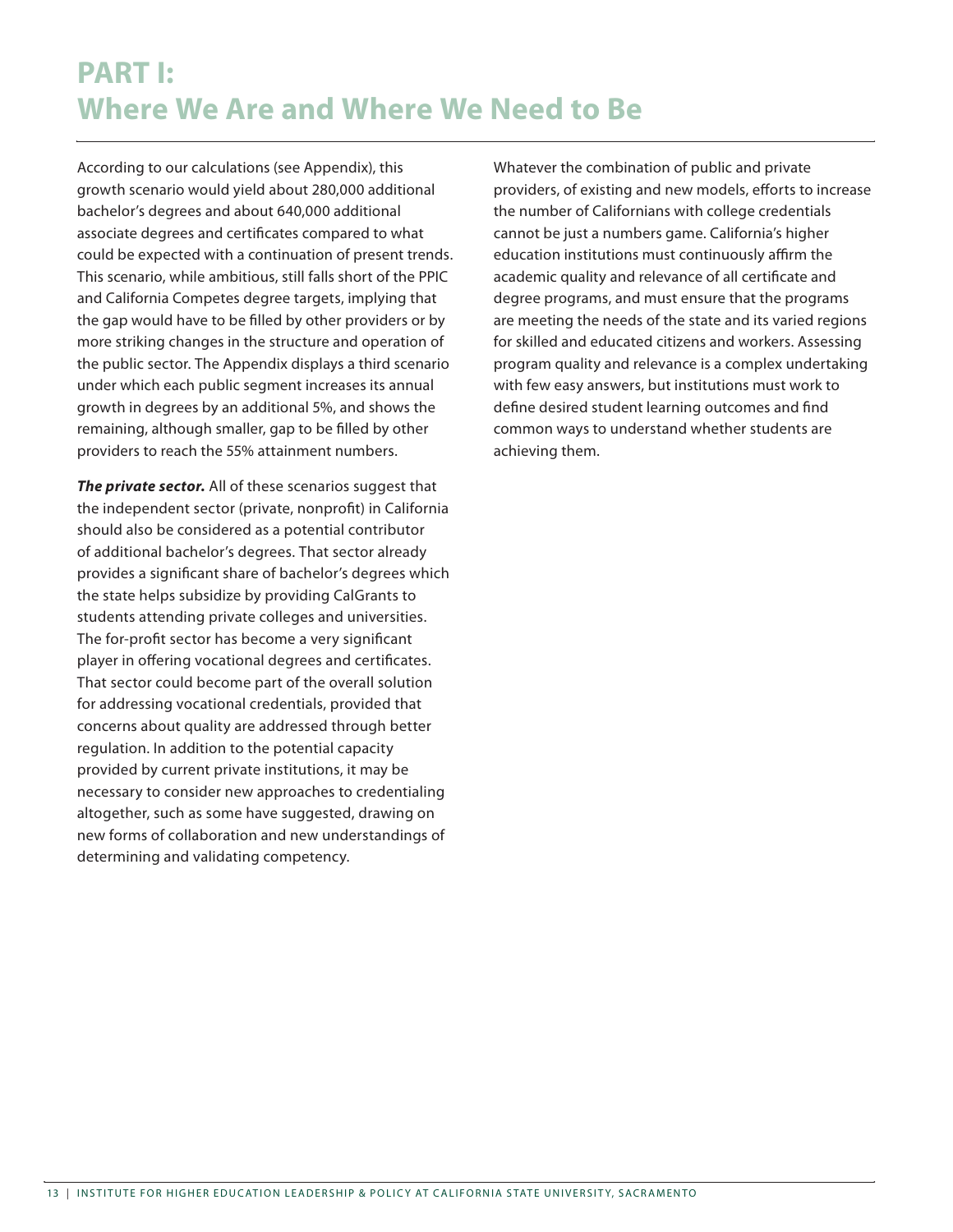## **PART II: A New Approach to Meet California's Higher Education Needs**

## **A Model Public Agenda**

This section presents a new approach to determining California's higher education needs and responding effectively to them. The approach attempts to strike a balance between the fiscal realities of today and the possibilities of a tomorrow that will support more substantial investment in the education of Californians based on sound planning and the cost-effective use of resources. The typical process of developing a public agenda is for a state's official higher education entity, be it a board, commission, or department, to lead a process of stakeholder engagement. But California is one of only two states that lack such an entity. As an alternative, we have drawn upon expert opinion and analysis, including a rich set of reports that collectively reflect broad stakeholder input (see methods box).

We intend for this model public agenda to inspire broad stakeholder discussion about the future of California higher education – a discussion that moves us beyond debates about whether and how to restore an older vision. Instead, we have constructed a new vision on the foundations of a developing consensus (see *Resources* at the end of this report). We hope that discussions about the vision will lead to an *official* public agenda for California higher education that can begin, as soon as possible, to guide and support the changes that are so urgently needed.

The model public agenda is centered on four simple but critically important goals, addressing access and attainment, equity, affordability and efficiency, and state policy leadership. Each goal can be realized by a set of commitments from lawmakers, educators, and others dedicated to a healthy and competitive state. Together these goals and commitments can be the basis for a revitalized system of higher education in California.

## **Methods and Sources for this Model Public Agenda**

- 1. Reviewed performance data for California and other states
- 2. Conducted interviews with experts on state policy leadership and planning
- 3. Studied other states' public agendas
- 4. Reviewed published reports on California postsecondary education (see *Resources* at end of document)
- 5. Analyzed selected scenarios for setting sample goals and targets.

**Goal 1:** Increase access to higher education institutions and attainment of high-quality degrees and certificates, with an emphasis on access and attainment among younger adults.

Commitments needed to reach this goal:

- $\blacksquare$  Increase college and career readiness of entering students;
- **n** Improve outcomes of entering students who are not yet ready for college-level learning;
- n Increase completion of certificates and degrees and achievement of other meaningful skill improvements valued in the workplace;
- Better align degree and credential programs with the state's economic, workforce, and civic needs; and
- Ensure high quality student learning.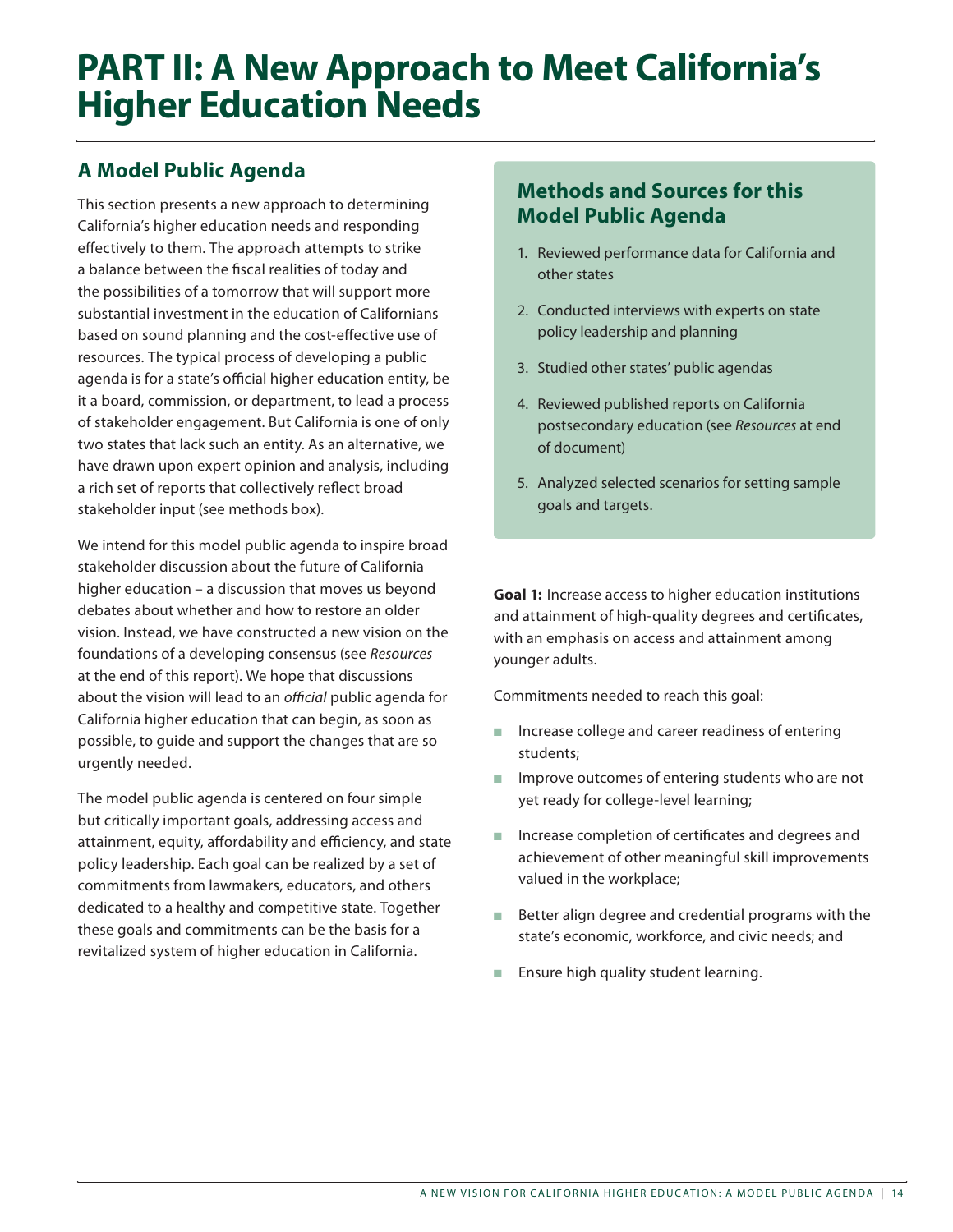**Goal 2:** Reduce performance gaps in higher education access and attainment.

Commitments needed to reach this goal:

- Reduce disparities in college and career readiness, college participation, college completion, and educational attainment across racial/ethnic populations, income groups, and regions; and
- $\blacksquare$  Use advancements in educational technology to ensure that students have access to higher education options not available in their region.

**Goal 3:** Improve the stability and adequacy of public and private investments in higher education.

Commitments needed to meet this goal:

- $\blacksquare$  Ensure that students have affordable access to higher education with predictable tuition levels; and
- $\blacksquare$  Ensure that taxpayers' investment in higher education is rewarded with efficient, effective, and equitable outcomes that meet individual, social, and economic needs.

**Goal 4:** Provide state policy leadership that enables an effective regional approach to meeting California's higher education needs, connected to an overall state-level vision.

Commitments needed to meet this goal:

- $\blacksquare$  Ensure that appropriate parties are accountable for setting reasonable and equitable targets that can collectively meet regional and state needs and close performance gaps;
- $\blacksquare$  Ensure that regions and constituent institutions have the financial and human resources they need to make reasonable progress toward their targets and goals; and
- $\blacksquare$  Align policies with identified needs and desired outcomes to promote effective and efficient use of California's investments in higher education.

### **A Regional Approach to Higher Education**

It would be difficult, if not impossible, for the three public segments to achieve the above goals and commitments absent significant changes in state policy and planning. All three segments and the K-12 public school system have worked hard to increase readiness, access, student success, and equity, but none has been successful enough given the scope of California's challenges. Certainly, the lack of resources during the state's recent economic recession created a harsh fiscal environment where improvement was all but impossible. But as we discussed earlier, financial resources are not the only problem. Numerous structural problems prevent California's higher education system from assessing public needs and executing a coordinated, strategic plan for meeting them.

We suggest that California instead needs a **threepart strategy of regionalism, specialization, and technology** in order to meet these commitments and achieve these goals. Such a strategy requires leadership and collaborative mechanisms that currently do not exist.

*Regionalism.* A regional consortium would be established for each region of the state to devise crosssector strategies to increase college and career readiness, college access, and college completion. (Various definitions of "region" exist, so a first step would be to determine an appropriate set of regions.) The consortium would comprise all public and private postsecondary education institutions within the region, representatives of K-12, perhaps through the county offices of education, and major regional employers. A primary provider of labor market information would be designated by the state for each region. Each regional consortium would be required to develop a plan that:

 $\blacksquare$  Sets forth the higher education needs of the region, with targets for college and career readiness, targets for numbers of degrees and certificates, generally, and in key fields, and targets to close performance gaps across racial/ethnic groups;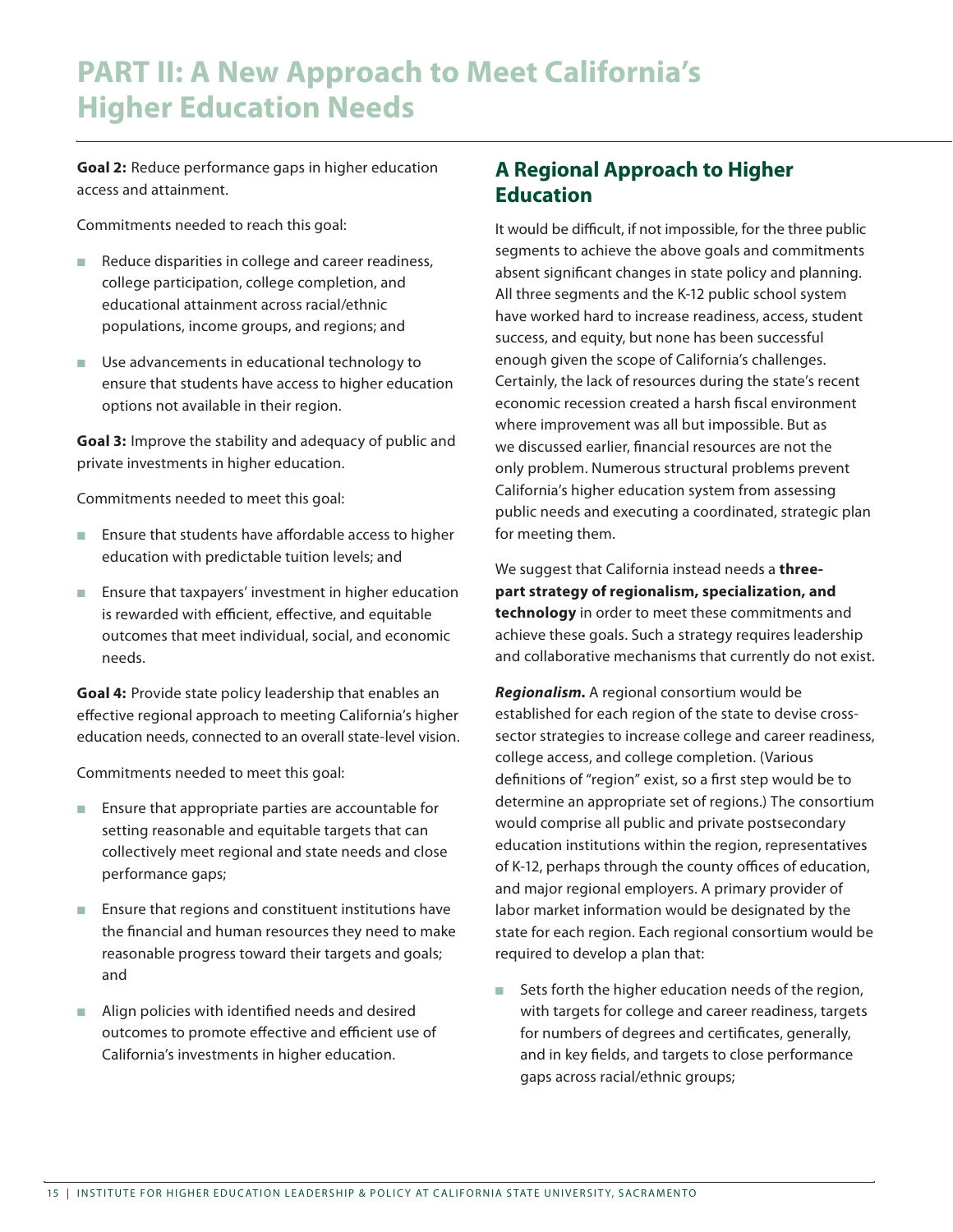- $\blacksquare$  Identifies the roles of the institutions within the region for meeting the regional targets, including the number and types of programs each institution would offer and estimates of degrees and certificates they would award annually;
- Reflects a common understanding of college and career readiness, and alignment of strategies and policies for meeting readiness goals;
- $\blacksquare$  Demonstrates that each institution has developed pathways within each program for students to follow that would facilitate timely completion; and
- $\blacksquare$  Provides a spectrum of work-based learning opportunities from high school through university, as a key contribution of employer participation in the consortium.

*Specialization.* The plan would designate areas of program specialization for each higher education institution to eliminate unnecessary duplication across the region, build on institutional strengths to deliver the most cost-effective instructional approaches, and meet unmet needs. By drawing on the distinctive capabilities of each college and university to address the unique needs of each region, each regional consortium can serve students effectively and use resources strategically. Effective specialization would entail setting priorities within and across segments and might lead to some new institutional models such as:

- $\blacksquare$  Technical colleges that award associate of applied science degrees and well-structured career pathways of industry-recognized certificates, developed in cooperation with regional employers;
- $\blacksquare$  Universities that prioritize applied technical and other STEM disciplines and align pathways with technical and applied associate degree programs;
- $\blacksquare$  Institutions or programs within institutions modeled on the Accelerated Studies in Associate Programs (ASAP) in the City University of New York that offer highly structured programs for low-income students; and
- Institutions designed expressly to serve working adults.

*Technology.* A key component of each consortium's plan would be to identify how technology would be used purposefully and effectively to ensure that students maintain access to a broad complement of academic pathways regardless of what may be offered at their home institutions. As examples, a small rural community college might not have a range of general education offerings or some courses required for students to transfer in particular majors. Students in that college could access those needed courses through online instruction. These same online courses could be accessed by a CSU or UC student whose home campus had been designated to focus on other programmatic priorities. A region could decide to offer high-volume general education courses online to ensure sufficient capacity across institutions in the region. Institutions would be expected to use online education strategically; not all students and courses are equally well-suited to online platforms. And when less academically prepared students participate in online education, institutions would clearly identify the supports that faculty and students would receive.

These three elements would be mutually reinforcing. Regional analysis and planning would illuminate the role of each institution in a particular regional economy and would provide focus and direction to guide institutional growth and areas for specialization. Innovations in technology, primarily online instruction, have a clear purpose in this model, as they would permit institutions to specialize, while maintaining broad access to comprehensive educational pathways for students in the region.

In contrast to this new vision, our current state-centric model has proven overwhelmed by the vast differences across regions and the tension between constrained resources and growing expectations. Some region-based planning has emerged out of necessity, but it is sporadic and has no formal place in state policy or planning. Some differentiation across campuses within each segment has occurred, but the "cookie cutter" approach still prevails, with each campus or college competing for enrollment and funding and aspiring to fulfill the comprehensive expression of its system's mission as best as it can, given its resources. This state-centric model is neither financially sustainable nor best for students.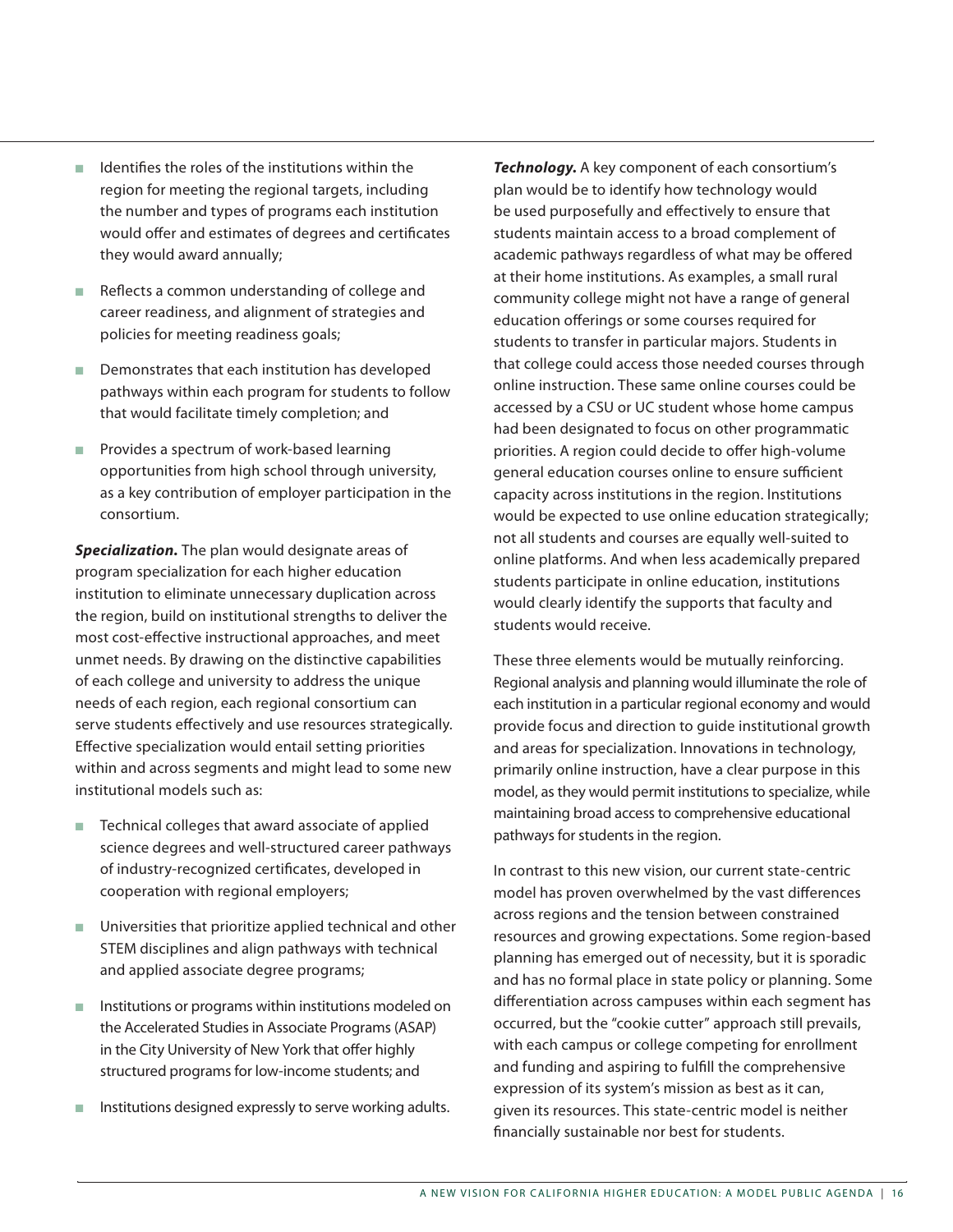## **Finance Policy in the Regional Model**

The state and the segments all have critical roles to play in developing the finance policy to support the translation of regional needs into state-level policies and budget allocations.

The public colleges and universities would collaborate within each regional consortium to identify their roles in providing cost-effective education to meet regional needs. Judging cost-effectiveness would require the segments to modify their fiscal accounting and reporting practices, in accordance with definitions adopted by the state. Segment leaders would then "roll up" the regional plans into their systemwide budget requests and align their subsequent campus allocations with the regional plans.

The state would be responsible for translating between regional needs and state allocations and for developing coherent fiscal policies to advance the goals of the public agenda. The major state functions are described briefly here.

*Establish funding stream for regional consortia.* The state would need to establish a funding stream for the formation and operation of the regional consortia, including for the provider of regional labor market information for each region.

*Adopt and require common, recognized definitions and accounting procedures.* A new approach to budget planning would be needed, one that shifts from a focus on cost per enrollment in each segment to the cost of producing the desired outcomes in the regions. This would require information, not currently collected or reported, on the cost to educate undergraduate students in each segment, as well as to subsidize their education in private institutions. For example, it has always been assumed that it is least expensive to educate undergraduates in the CCC because the state provides so much less per student to the CCC than to either university system. But the costs per completion are not compared, in part because CSU and UC have not reported undergraduate costs separately. The common definitions developed by the Delta Cost Project and incorporated into the regular reporting of the National Center for Education Statistics could facilitate this approach to fiscal planning.

*Collect and analyze finance data to translate regional needs to state-level budgets.* The state would draw on the work of the regional consortia to determine costeffective enrollment and allocation strategies to meet the state's overall attainment goals. The regional plans and their costs would be translated to budgets for the segments. Additionally, regional planning may identify the need for private institutions or other providers to accommodate additional students, serve populations not being well served by public institutions, or fulfill intermediary functions to connect with employers and workforce entities. If these activities and organizations are part of an overall plan to meet state goals through regional collaboration, they may warrant state subsidies as part of the higher education budget.

*Develop a coherent policy framework.* The state would have ultimate responsibility for developing a coherent state policy framework for ensuring financial stability for institutions and families across the regions. A coordinated approach to appropriations, tuition, and financial aid policies, based on sound regional planning, would allow for better alignment of resources with desired outcomes. For example, the state could incorporate incentives into the appropriations to regional consortia to increase the participation and success of low-income and other at-risk populations. To complement the appropriations strategy, the state could provide at-risk students with incentives for making timely progression toward graduation through tuition pricing and financial aid policies. Appropriations and tuition would be set in the context of reasonable sharing of costs between students and the state. State financial aid would take into account the total cost of attendance (not just tuition) and would be provided on an equitable basis to allow students with financial need to afford their desired educational programs. This would require a simplification of today's maze of CalGrant options that treat students differently in each segment and are ill-suited to supporting shorter-term but costly technical programs. It would also require revisiting the assumption that low fees ensure an affordable community college education. Finally, it would require consolidating or integrating the new middle class scholarship program with other state and institutional aid.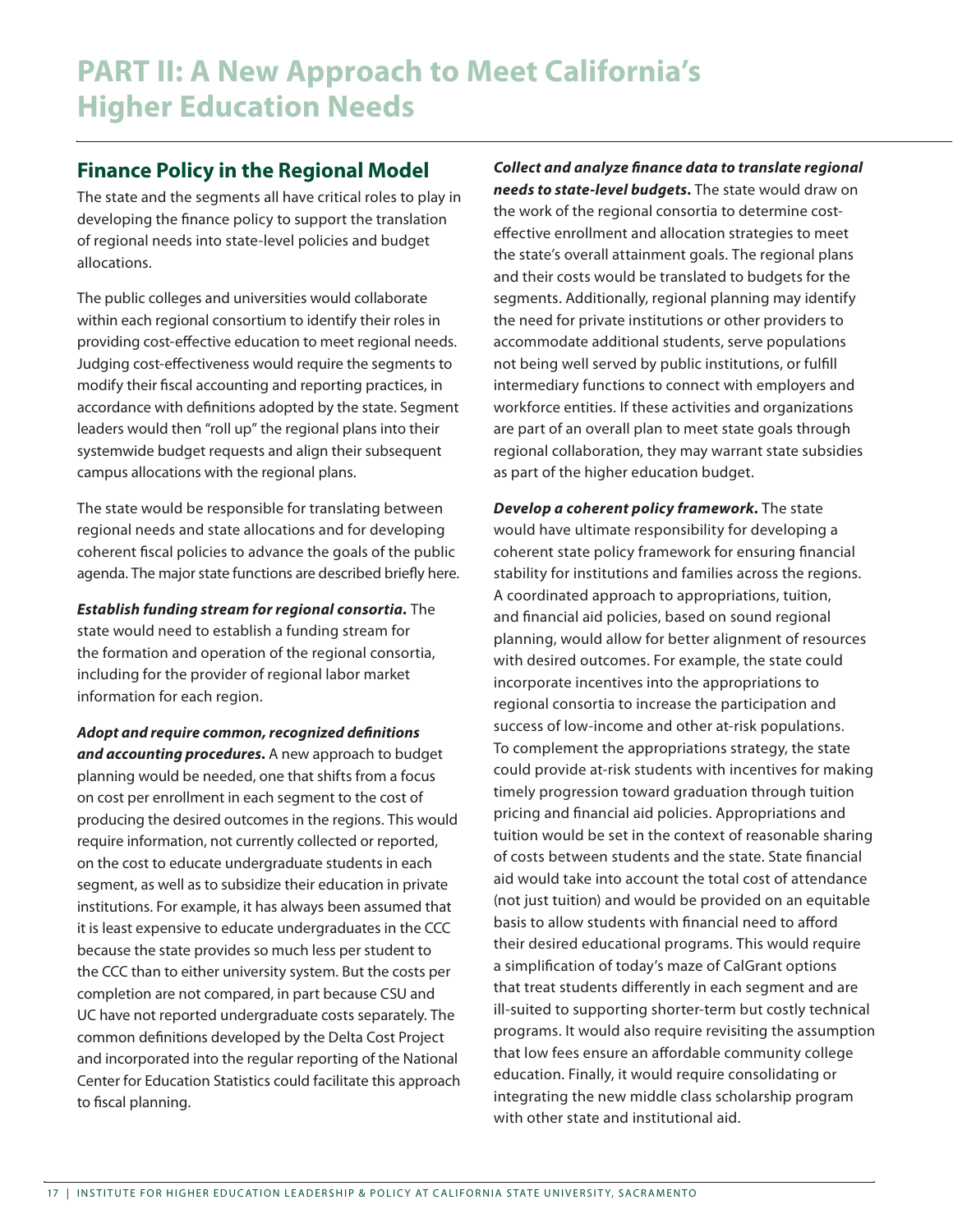*Monitor the impact of fiscal incentives.* In developing state finance policy the state would be cognizant of the incentives embedded in the policies, with the goal of aligning incentives with the goals of the plan for access, attainment, equity, affordability, and stability. An important role of the state would be to monitor the impact of the fiscal policies to ensure they are providing

appropriate incentives and to guard against unintended consequences such as curtailing access by disadvantaged populations or discouraging the offering of higher-cost but valuable programs.

*Monitor indicators of financial health.* The state would be responsible for defining, collecting, and monitoring the set of indicators listed in Figure 14.

Figure 14 Indicators of Progress for Achieving Financial Health in Higher Education

At different levels of the system, different indicators of progress are needed to analyze performance and trends. The following metrics would be used at the state, segment, and regional level to track the effectiveness of the new regional approach in achieving financial health.

#### *State level: At this level, an executive branch office would monitor the following indicators of progress and report annually on them to the governor and legislature.*

#### **State Effort**

- **Percent of state general fund budget devoted to higher education**
- State appropriations for higher education per FTE
- State appropriations for higher education per capita
- Student share and state share of Education and Related (E&R) spending in each segment

#### **Affordability**

- <sup>n</sup> Share of family income required to pay for college (tuition, room, board, less financial aid), by income quintile, by sector (two-year, four-year)
- Net price of college (total costs minus grant aid) for grant recipients
- Average level of student debt upon graduation

#### *Regional level: Each regional consortium would monitor the following indicators of progress and report annually on them to the state.*

- <sup>n</sup> Spending per student: total E&R expenditures in all public regional institutions per FTE in the region
- <sup>n</sup> Cost per degree: total E&R expenditures in all public regional institutions per degree/certificate awarded in the region

#### *Segment level: Each public higher education segment would monitor the following indicators of progress and report annually on them to the state.*

- E&R spending per FTE student, broken out by undergraduate and graduate, and by discipline
- Portion of budget devoted to E&R
- E&R spending per degree/certificate
- n Total credit hours in a year divided by total completions in the year (efficiency metric)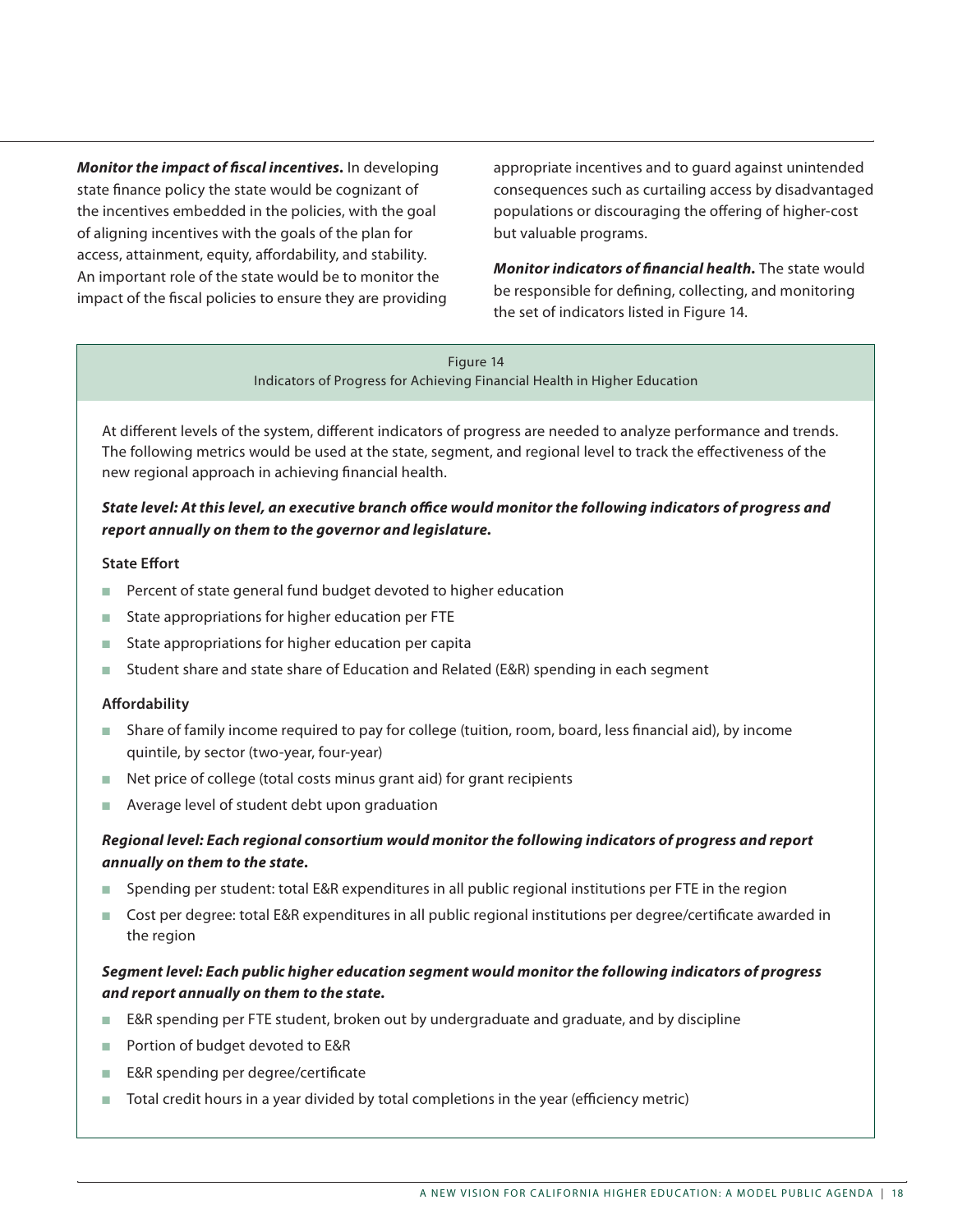### **Accountability in the Regional Model**

In the new model, accountability would be a shared responsibility of institutions, regional consortia, and state lawmakers. With resource allocations more clearly based on regional plans and targets, and developed with better knowledge of costs, the segments and the regional consortia would be better able to explain their budget requests to lawmakers, to account for the use of resources, and to report on outcomes. Equally important, institutions, families, and all Californians would be better able to hold lawmakers accountable for providing needed resources.

Each consortium would be accountable to the state for setting and meeting regional targets with respect to readiness, enrollment, and attainment and for implementing the key tenets of increased specialization and the technology to support it. Regional consortia would be accountable as well for ensuring the quality of learning across the region. Accordingly, each consortium would designate a team of faculty and staff from within the consortium whose mission it is to identify or respond to problem areas and provide appropriate assistance to member institutions. The team would draw on available information such as accreditation reports and program reviews to stay abreast of any developing quality concerns.

The state would be responsible for setting overall expectations for the performance of the segments and for guiding and monitoring regional and state targets for performance. The major state accountability functions are described briefly here.

*Setting expectations for growth in degrees and certificates from each segment.* The ambitious but achievable scenario for annual growth in degrees and certificates, displayed in Figure 13, is an example of how the state would set expectations for the segments that reflect needs and opportunities for improvement. The state would look to the community colleges for major increases in certificates and degrees, with a heightened priority on career credentials to serve the needs of regions. Following the lead of 48 states whose two-year colleges offer applied associate degrees, the state may determine that such degrees are a necessary part of the CCC repertoire to meet regional needs. The state would look to the CSU to enroll and graduate significantly more students, continuing its successful efforts to help under-prepared students become quickly ready for college-level learning. Following the finding of the Public Policy Institute of California that allowing more high school graduates to go directly to a university would increase numbers of bachelor's degree recipients while increasing under-represented minorities at UC and CSU, the state might modify current policy accordingly and monitor the impact on regional targets and enrollments. The state would expect major improvements in fouryear graduation rates and in units-to-degree at the CSU to open up capacity for serving additional students. Expectations for UC would be for moderate enrollment increases and major gains in access and success by underrepresented minorities.

*Setting benchmarks for state-level performance on key indicators.* The state would set targets for key areas of improvement as a benchmark for both guiding regional targets and assessing their viability. Figure 15 shows one possible set of targets for five key measures of performance where California performs poorly. The targets shown are computed to close one-half of the gap with the top-performing states. This is ambitious but potentially achievable for reasons detailed in the Appendix.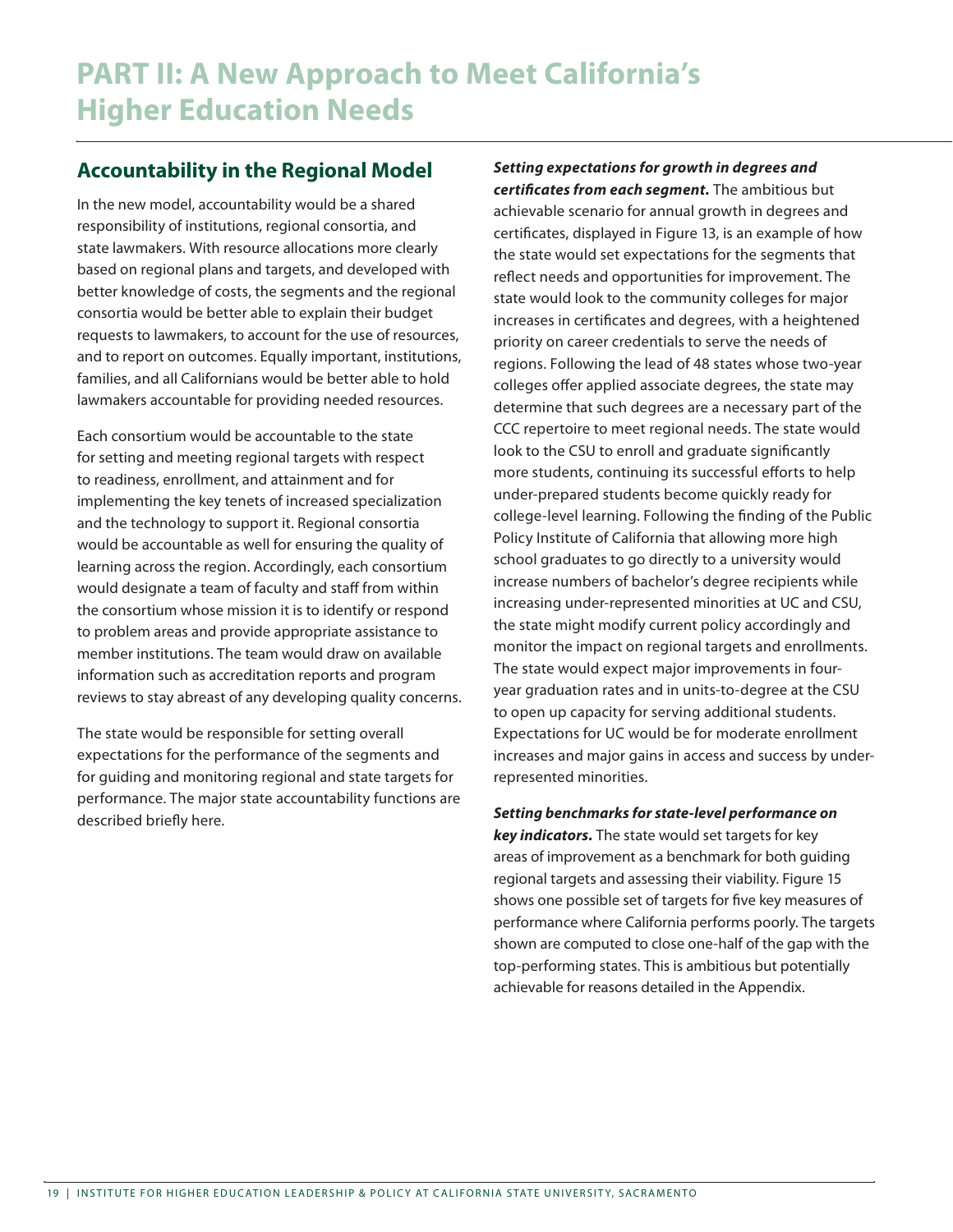#### Figure 15

Sample Targets for Priority Performance Areas, to Close Gaps with Leading States

|                                                                                        | <b>Current Performance</b> | 2020<br><b>Sample Target</b> | 2025<br><b>Sample Target</b> |  |
|----------------------------------------------------------------------------------------|----------------------------|------------------------------|------------------------------|--|
| A-G Completion*                                                                        |                            |                              |                              |  |
| White                                                                                  | 45%                        | 51%                          | 55%                          |  |
| <b>Black</b>                                                                           | 29%                        | 38%                          | 44%                          |  |
| Latino                                                                                 | 28%                        | 38%                          | 44%                          |  |
| <b>Direct College Entry</b>                                                            | 62%                        | 68%                          | 72%                          |  |
| Undergraduate Awards Per 100 FTE                                                       |                            |                              |                              |  |
| <b>Undergraduate Students Enrolled</b>                                                 |                            |                              |                              |  |
| University of California                                                               | 24.1                       | 24.5                         | 24.8                         |  |
| California State University                                                            | 22.1                       | 23.5                         | 24.5                         |  |
| <b>California Community Colleges</b>                                                   | 10.4                       | 14.7                         | 17.8                         |  |
| <b>Bachelor's Degrees Awarded per 1,000</b><br><b>Population Ages 18-24</b>            | 42.7                       | 56.1                         | 65.6                         |  |
| Attainment (associate degree or higher)<br>for Ages 25-34                              | 38%                        | 42%                          | 45%                          |  |
| *Not comparable with other states; target would close half of gap with White students. |                            |                              |                              |  |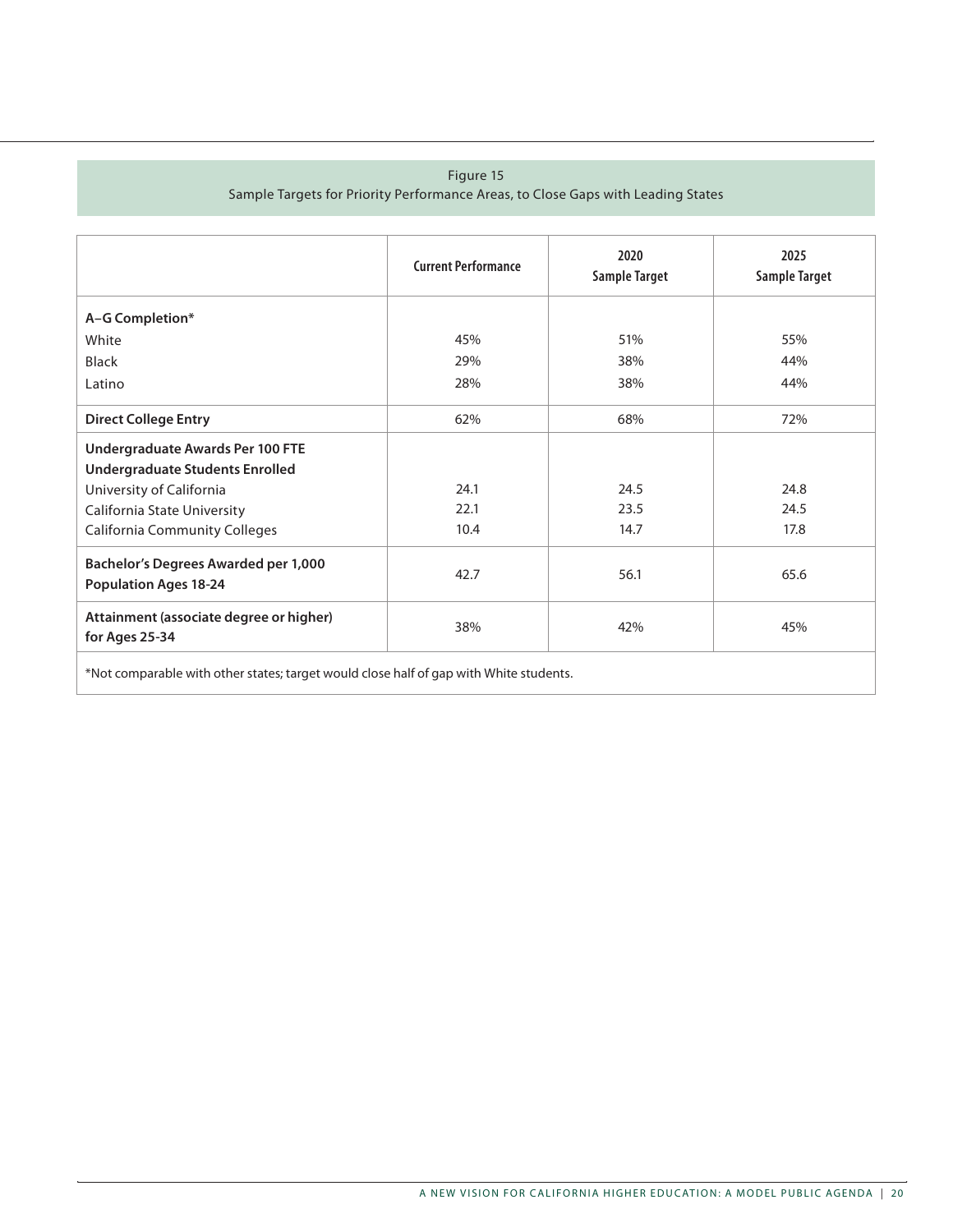## **PART II: A New Approach to Meet California's Higher Education Needs**

*Monitoring regional target-setting and annual outcomes to ensure that, collectively, regional targets would meet state goals.* Targets such as those shown in Figure 15 and other metrics shown below would be set at the state level as a basis for assessing the viability and ambition of regional plans and targets. If the regional plans would collectively fall short of state-level targets, the regions would be expected to make adjustments. The state would also review and assess all of the regional readiness, enrollment, and completion targets to see if they are on track to closing the gaps across subpopulations within each region and across regions of the state.

*Adjusting state policies as needed to support regional plans for increased specialization and use of technology to ensure broad access to instructional offerings.* If the regions were to encounter regulatory barriers to making some of the required shifts toward increased specialization of mission and program, and toward increased use of technology to deliver instruction, the state would take the lead in revising state policies to better support the work of the regions.

*Monitoring indicators of progress for meeting public agenda goals.* The state would be responsible for defining, collecting, and monitoring the set of indicators shown in Figure 16.

#### Figure 16 Indicators of Progress for Increasing Higher Education Access, Attainment, and for Closing Gaps

In order to track the effectiveness of individual regions and hold the regional consortia and constituent institutions accountable, the state would monitor the following metrics and report annually on them to the Governor and Legislature.

- Preparation: share of 11th graders meeting college readiness standards in English/math, high school graduation rates, share of high school graduates completing a – g
- Participation: share of high school graduates going directly to college
- Student progress: persistence rates, share of entering undergraduates who complete college-level English/ math course within one year, share of entering students completing 24 semester credits within one year, annual number and percent change in CCC transfers to UC/CSU/private universities, CCC transfer rates
- <sup>n</sup> Completion: annual number and percent change in awards (certificates [by length] and associate for CCC, bachelor's for UC/CSU), bachelor's degrees awarded per 1,000 residents ages 18-24, graduation rates
- Attainment: share of population age 25-34 and 25-64 with associate degree or higher and with bachelor's degree or higher
- Quality/Learning: licensure/certification rates, job placement/retention
- n All of the above indicators disaggregated by key racial/ethnic groups and income groups and reported by regions of the state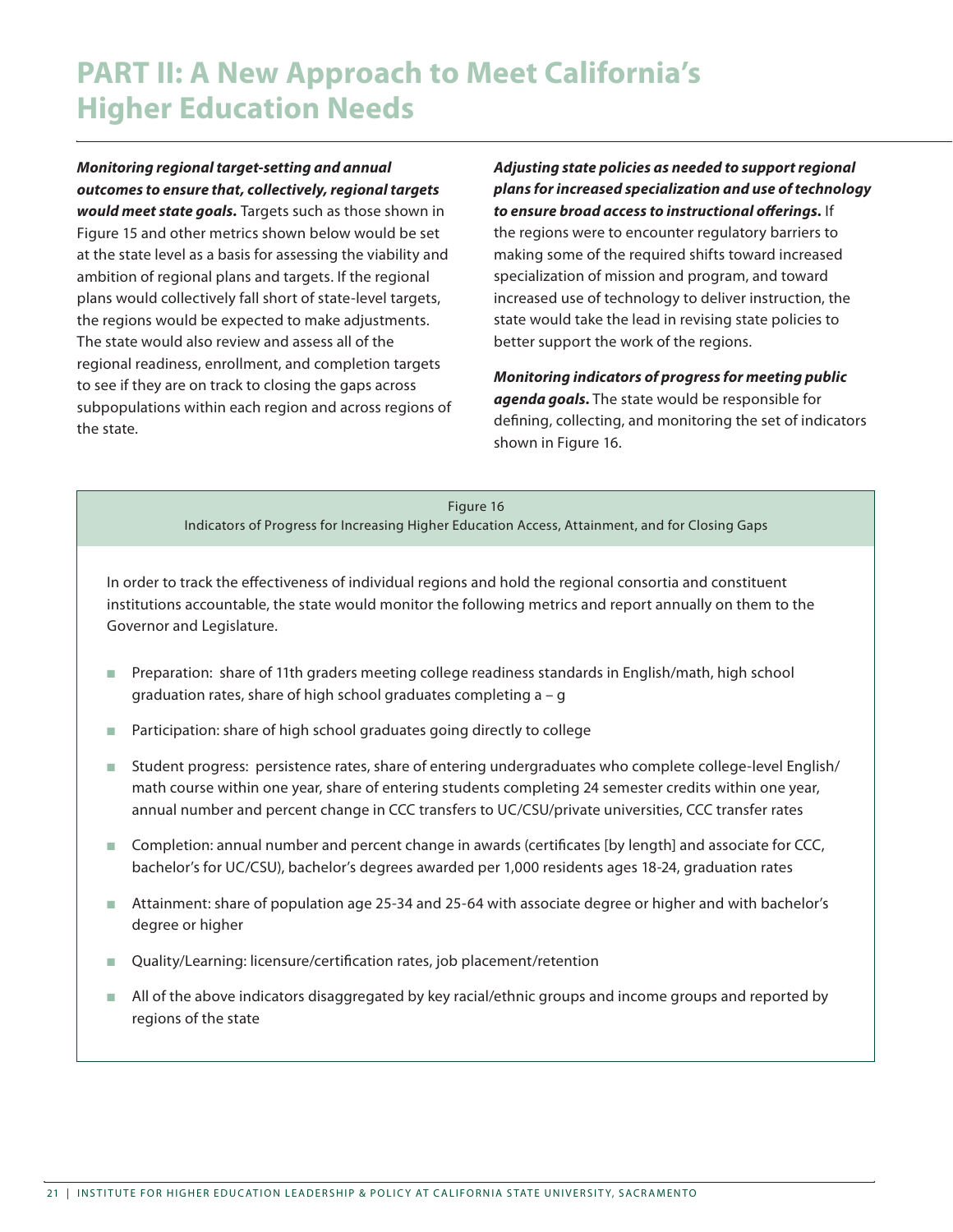## **Effective State Policy Leadership for a Regional Model**

Strong, capable, and informed policy leadership at the state level is essential for this new vision to take hold. The regional consortia would set goals and targets and assign regional institutional responsibilities for meeting targets, but a state entity would need to fulfill the critical and supportive ongoing state role described above with respect to finance and accountability. This function would best be filled by an executive branch entity, such as a California Office of Higher Education, that is part of the administration and reports to the governor. Higher education is a large and vital part of state government. The governor proposes and enacts budgets, considers and signs higher education legislation, and sits on the governing boards of each university system. These are major responsibilities that require high-level staff support similar to what the governor has in K-12: a senior advisor and policy staff at the State Board of Education who steer policy, advise on legislation, and work collaboratively with the Department of Finance on fiscal policy. Under this model, higher education leaders would have a clear point of access in working with the administration to develop well-informed policy. Although there are other models of policy leadership, at least thirteen states have an executive branch office to provide leadership for higher education.

To be effective, this office would provide at least the following services:

#### *Policy Leadership*

■ Pursue policy changes needed to increase access to baccalaureate programs by (1) incrementally expanding capacity at UC and CSU to accept high school students, (2) increasing numbers of students pursuing and earning associate degrees for transfer, and (3) expanding bachelor's degree capacity in private institutions and through other providers that meet regional consortia standards for quality;

- **n** Pursue policy changes needed to increase the award of industry-recognized credentials in career and technical fields, including through associate of applied science and applied baccalaureate degrees, in accordance with the needs and providers identified by regional consortia;
- **n** Pursue policy changes needed to support regional plans for greater specialization of mission and academic programs;
- Develop and implement technology policy as necessary to provide equitable and effective access to higher education pathways through online courses;
- Adopt common, recognized definitions and cost accounting procedures for use across the segments and regions;
- $\blacksquare$  Develop funding formulas that incorporate incentives for institutions to enroll and graduate low-income, underrepresented, and other at-risk students consistent with regional targets;
- $\blacksquare$  Develop policies to create incentives for students to make timely progress in their educational programs; and
- Develop and sponsor policy changes to implement an affordability policy, integrating policies for appropriations, tuition, and financial aid.

#### *Administrative*

- $\blacksquare$  Provide a funding stream for the operation of the regional consortia and the entity that provides each consortium with labor market information;
- $\blacksquare$  Assume responsibility to administer financial aid programs to ensure coherence of financial aid policy with policy on appropriations and tuition;
- <sup>n</sup> Coordinate with workforce and economic development entities of state government to devise incentives for effective employer participation in regional consortia; and
- $\blacksquare$  Manage a coordinated higher education data system that allows for analysis of student enrollments, progression, and completion across all public segments.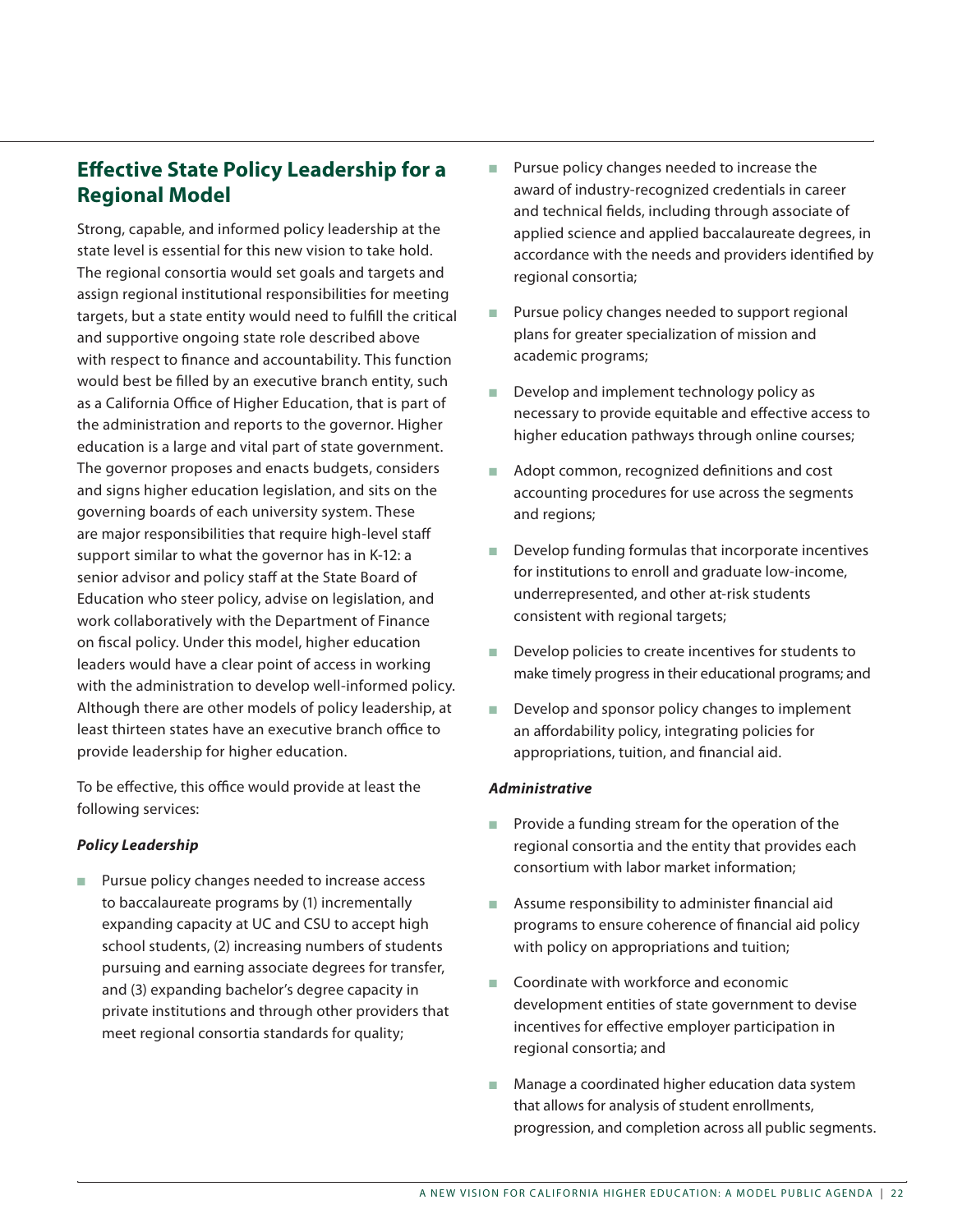#### *Advisory*

■ Advise the Governor on higher education budget and policy development, including budgets and policies for the three public segments, for financial aid, and for other providers of higher education included in plans for achieving targets.

#### *Technical Assistance*

- Provide, or provide for, technical assistance to regional consortia for the adoption and implementation of high-impact strategies; and
- n Assist the segments in translating regional needs into segmental budget requests.

#### *Accountability*

- Adopt common, recognized budget definitions and accounting practices to support the analysis of costs per completion by segment and by region and to analyze the costs and benefits of alternative pathways to completion, and require the segments to comply with regular financial reporting;
- Manage a higher education accountability process that (1) holds regional consortia and the constituent institutions accountable for meeting targets, (2) tracks the metrics adopted in the public agenda, (3) includes annual reporting to the legislature on progress toward regional goals and public agenda metrics; and
- Analyze regional goals and targets to see how well they address the gaps across subpopulations in each region and how well they aggregate to meet statewide goals.

#### **If Not Now, When?**

The time for fundamentally new ways of thinking is upon us, and this moment offers an opportunity that was missing when previous reports made similar calls for bold action. In the last three years, California has made sweeping changes to bring the state back from the brink of financial disaster, at the same time shifting significant decision-making power to the local level. These changes, led by a governor with widespread public support and success in implementing large-scale reforms for K-12 education, have set the stage for transformational change in higher education to meet the needs of diverse student populations through applying the principles of regionalism, specialization, and the purposeful and effective use of technology. New leadership in all three public higher education segments suggests the possibility of greater openness and collaboration, while key legislative leaders have also signaled a desire to think "outside the box."

The model public agenda presented here, or something equally visionary and game-changing, cannot be implemented overnight. But there is great danger in putting off conversations about these kinds of changes because of more pressing annual budgets or bill deadlines. Short-term concerns can push longerterm concerns off the agenda over and over until the realization that, had we done something *then,* we would have something *now*. It is questionable whether these ideas can even be considered "long-term" when too many students today are falling short of their dreams and too many communities are suffering the effects of inadequate levels of education.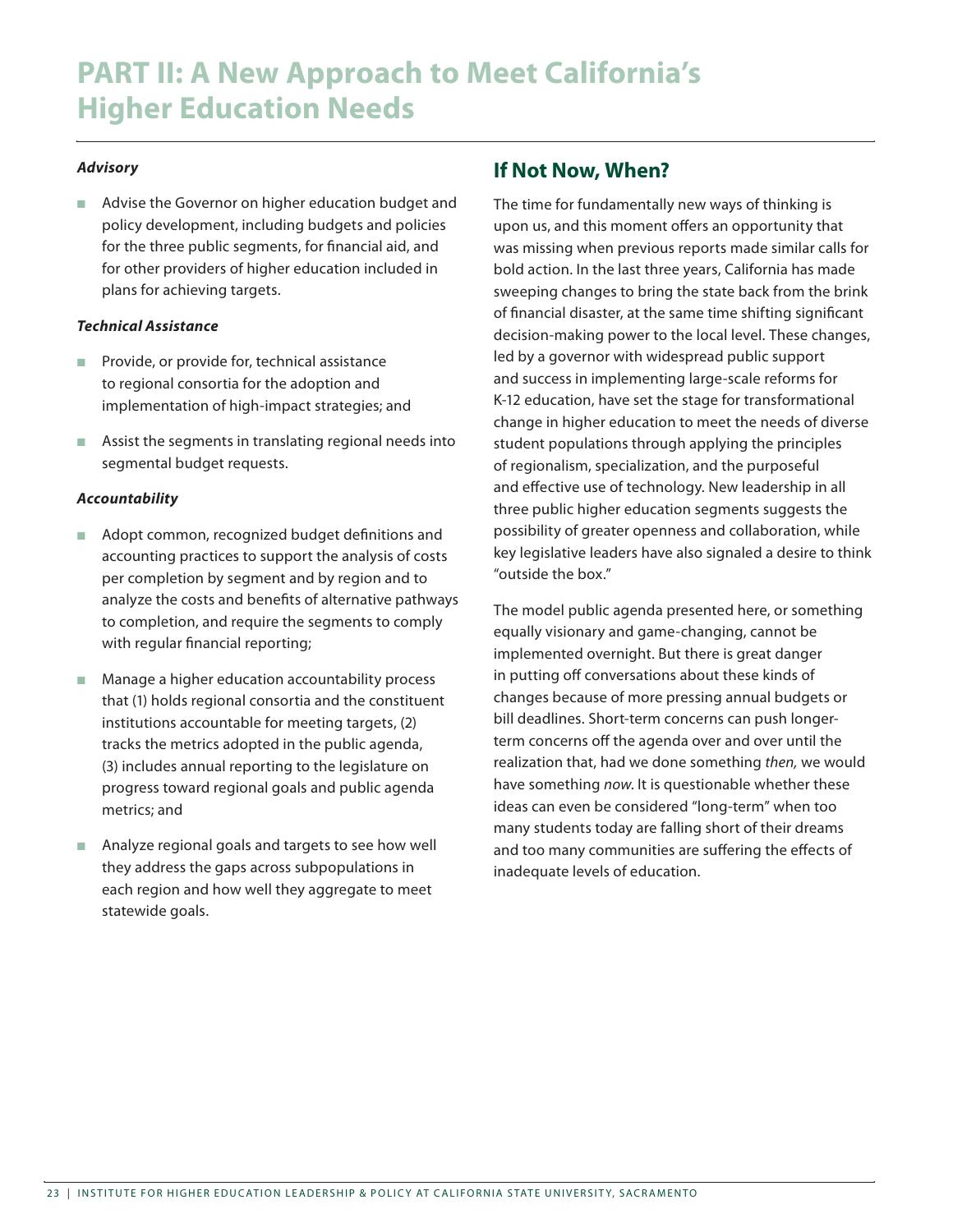# **Appendix**

## **Three Scenarios for Examining Annual Degree Targets**

The numbers of degrees and certificates produced annually provide the most straightforward way to consider progress toward degree totals and attainment levels in the year 2025. Figure A-1 displays three scenarios to show that the magnitude of the changes being called for by many are highly unlikely to occur under current structures. Scenario A shows the baseline against which two growth scenarios are compared. The baseline projection carries forward to 2025 the average annual growth in degrees and certificates accomplished by each segment over the last ten years. Under Scenario A, where present trends are projected to continue through 2025, the total collective yield of degrees and certificates would be about 3.9 million between 2013-14 and 2024-25. This is the baseline number – projections are calling for degrees and certificates totaling 2.3 million *more than* this "present trends" number.

Scenario B shows the ambitious, but justifiable, set of increases discussed in the text and portrayed in Figure 13. It is based on what might be expected from each segment, given its unique regional role, changes already underway, and additional opportunities for improvements. Under Scenario B, the additional numbers of degrees awarded above the baseline would be about 279,000 bachelor's degrees and about 636,000 associate degrees and certificates. Large numbers of degrees and certificates would have to come from other providers to approach the one million bachelor's degree and 2.3 million total degrees and certificates numbers. Scenario C shows that even more ambitious growth targets would still leave gaps that would have to be filled by other providers.

|                                                   |                           |            | Subtotal          |                          |                     |              |
|---------------------------------------------------|---------------------------|------------|-------------------|--------------------------|---------------------|--------------|
|                                                   | <b>Bachelor's Degrees</b> |            |                   | CC                       |                     |              |
|                                                   | <b>UC</b>                 | <b>CSU</b> | <b>Bachelor's</b> | <b>Associate Degrees</b> | <b>Certificates</b> | <b>Total</b> |
| Total Awards between 2013-14 and 2024-25:         |                           |            |                   |                          |                     |              |
| Scenario A: Present growth rate trends continue   |                           |            |                   |                          |                     |              |
| Average annual growth rate                        | 3.0%                      | 2.9%       |                   | 2.8%                     | 7.7%                |              |
| 12-year total of awards                           | 727,864                   | 1,187,854  | 1,915,718         | 1,397,224                | 577,374             | 3,890,316    |
| Scenario B: Targeted improvements in growth rates |                           |            |                   |                          |                     |              |
| Average annual growth rate                        | 5.0%                      | 8.0%       |                   | 10.0%                    | 15.0%               |              |
| 12-year total of awards                           | 785,329                   | 1,409,681  | 2,195,010         | 1,846,295                | 764,104             | 4,805,408    |
| Increase from present trends (publics)            | 57,465                    | 221.827    | 279,292           | 449,071                  | 186,730             | 915,092      |
| Needed from other providers                       |                           |            | 720,708           | 460,929                  | 203,270             | 1,384,908    |
| Total increase from present trends, all providers |                           |            | 1,000,000*        | 910,000                  | 390,000             | 2,300,000**  |
| Scenario C: Larger targeted improvements          |                           |            |                   |                          |                     |              |
| Average annual growth rate                        | 10.0%                     | 13.0%      |                   | 15.0%                    | 20.0%               |              |
| 12-year total of awards                           | 929,070                   | 1,784,427  | 2,713,497         | 2,228,782                | 962,906             | 5,905,185    |
| Increase from present trends (publics)            | 201,206                   | 596,573    | 797,779           | 831,558                  | 385,532             | 2,014,869    |
| Needed from other providers                       |                           |            | 202,221           | 78,442                   | 4,468               | 285,131      |
| Total increase from present trends, all providers |                           |            | 1,000,000*        | 910,000                  | 390,000             | 2,300,000**  |

| Figure A-1                                                          |  |
|---------------------------------------------------------------------|--|
| Scenarios for Obtaining Additional Degrees and Certificates by 2025 |  |

\* Refers to Public Policy Institute of California projection that one million additional bechelor's degrees will be needed by 2025 to meet workforce demands. \*\* Refers to estimate by California Competes that about 2.3 million more degrees and certificates wil be needed by 2025 to reach attainment goal of 55 percent.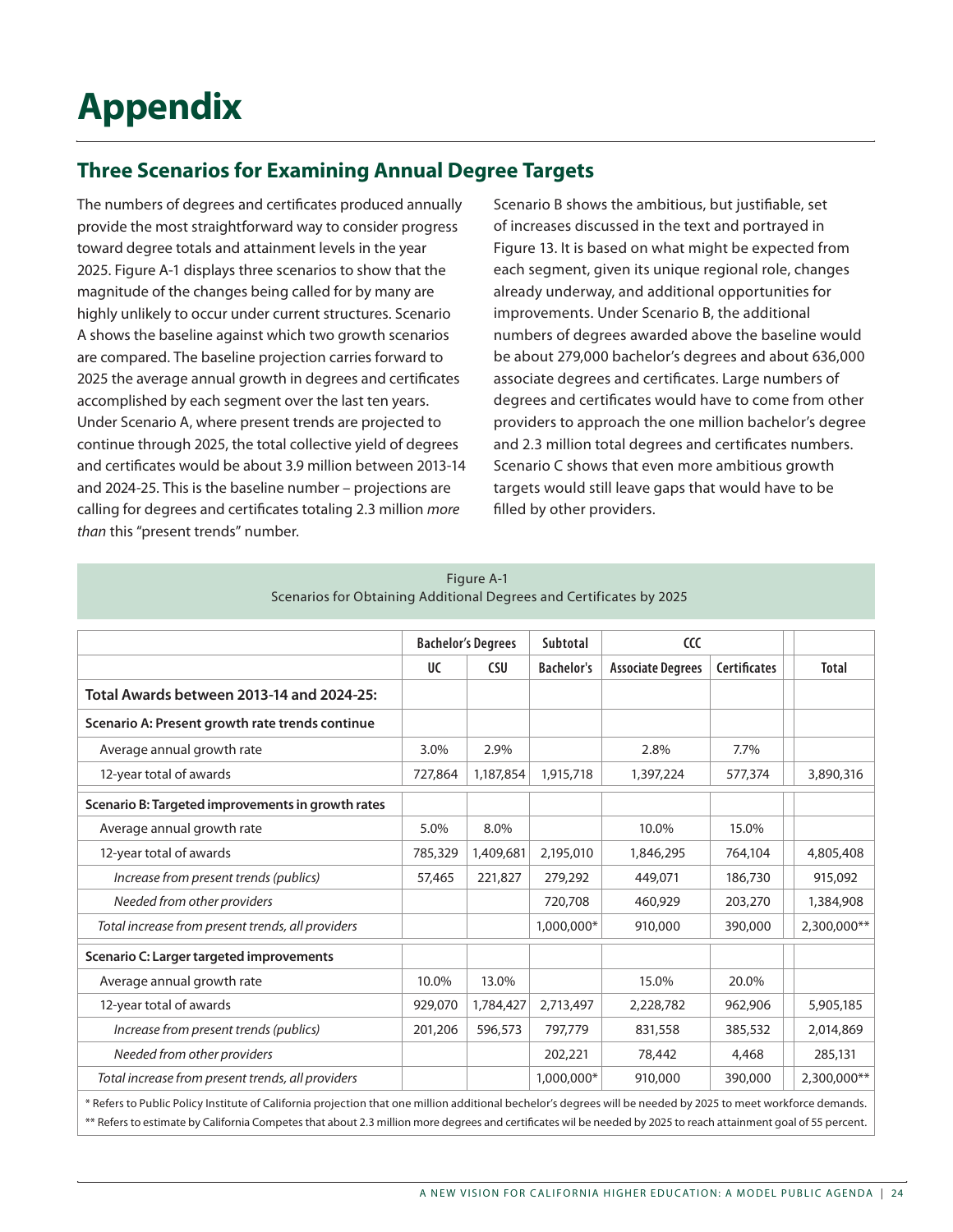## **Calculations for Targets to Close Gaps on Key Measures**

There is no best way to compute a target. Conventional wisdom holds that targets must be ambitious enough to matter and to motivate action, but not so ambitious as to be dismissed as unfeasible. Below we explain the basis for setting the targets that appeared in Figure 15 of the narrative. We put forth some sample targets that we think would be achievable

#### *Completion of a-g curriculum*

While the share of high school graduates completing the series of courses required for admission to the state's public universities has increased from 33% to 38% over approximately the last decade, the state needs more improvement if it is to increase the share of students going directly to a university and enroll community college students better prepared to successfully transfer. Additional improvements in college readiness should be forthcoming with successful implementation of the Common Core State Standards. Increasing the rates of a–g completion is particularly important among underrepresented minority students, as currently just under 30% of Black and Latino high school graduates complete the curriculum compared to 45% of White graduates. While the rate of completing a–g has increased for all racial/ethnic groups, the size of the gap for underrepresented students has only decreased by a small amount, and their rate of completing the curriculum is just over three-fifths of the rate for White graduates. If the average annual rate of increase for White students over the past decade were maintained, the share of white high school graduates completing a–g would reach 55% by 2025. A target to close half of the gap in a–g completion, as preparation levels of White students continue to rise, would peg a–g completion for Black and Latino students at 38% in 2020 and 44% in 2025. This would require a faster rate of growth for these populations than we have seen in recent years.

#### *Direct college entry*

College completion is higher among students who enroll soon after graduating from high school than among those who delay college entry, making it a reasonable policy goal to increase direct college-going for high school graduates. California currently ranks 29th among the states, with 62% of high school graduates going directly to college. While that is only slightly below the national average (63%), it is about 10 percentage points lower than the rate in top-performing states (72%). An annual increase of approximately one percentage point per year would put California's performance at the current level of top states by 2025.

#### *Undergraduate awards per enrollment*

The number of students graduating relative to the number of students enrolled is a measure of how efficient a higher education system is in producing educated workers and citizens. The UC and CSU systems are already above the national average on this measure, but the CCC system currently ranks 48th. Several factors help explain this low ranking: the lack of emphasis on occupational credentials, the lack of alignment between requirements for earning an associate degree and those to prepare for transfer to a university, and the enrollment of "casual" students who take advantage of low fees to sign up for courses of personal interest. Slight annual increases for UC and CSU would place their performance at the current level of top states by 2025 - about 25 bachelor's degrees awarded per 100 undergraduates enrolled. Large improvements should be targeted for the CCC due to the significant opportunity to increase the award of occupational certificates and degrees, the recent transfer reform legislation that should increase the award of associate degrees prior to transfer, and continuing efforts to set a priority on degree-seeking students. An annual increase of about 0.6 awards per enrollment would place the CCC's performance at about 18 certificates and degrees awarded per 100 students enrolled, or about mid-way between the current national average (14.5) for the public two-year sector and the current level in top-performing states (21).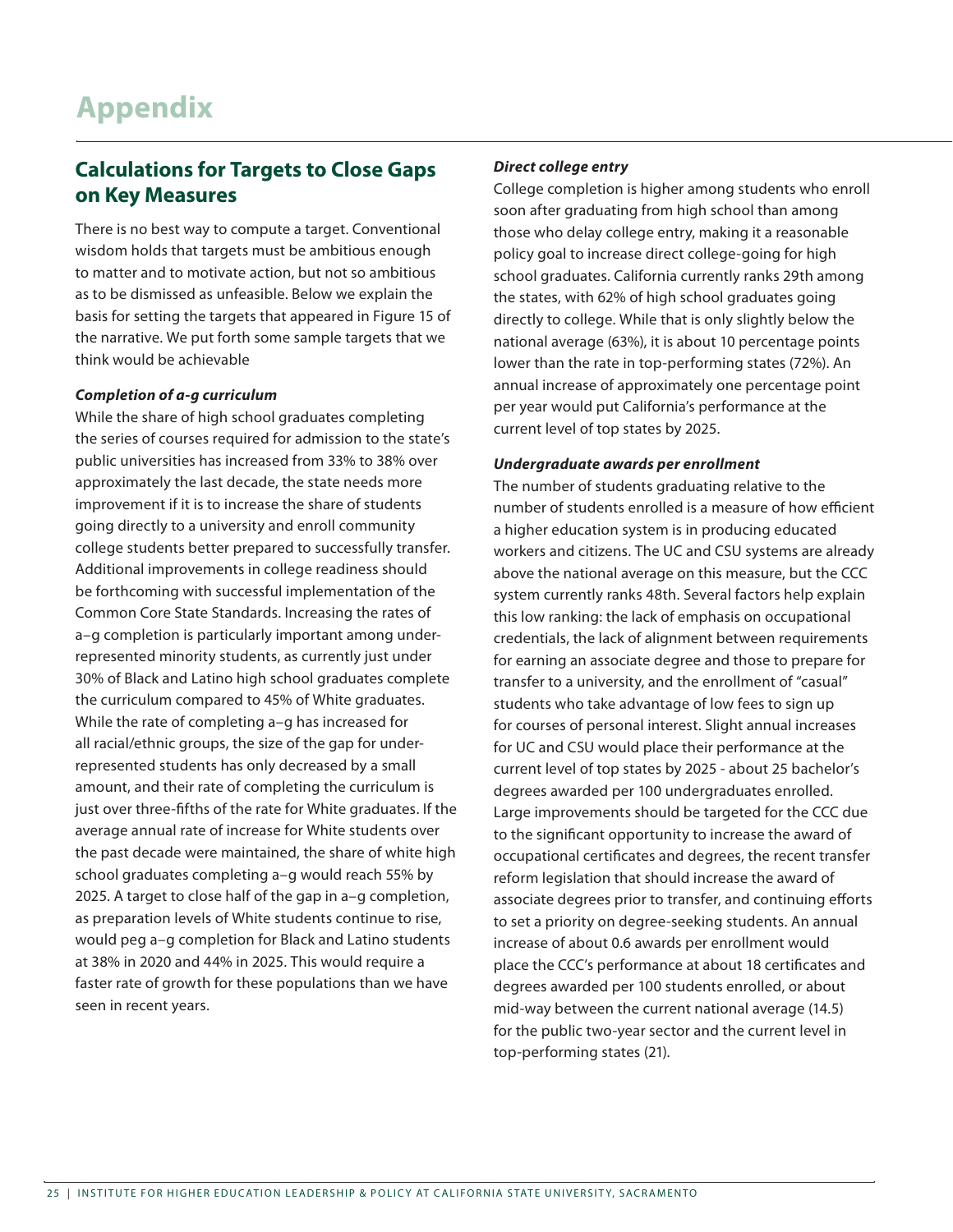#### *Undergraduate awards per capita*

California ranks poorly among states in degrees awarded per capita, ranking 45th in the number of bachelor's degrees awarded per 1,000 residents ages 18-24. An annual increase of approximately 2% would place the state's performance at about 66 bachelor's degrees awarded per 1000 residents ages 18-24, or about mid-way between the current national average (55) and the current level in top-performing states (76).

#### *Attainment of younger populations*

The greatest need is to increase education levels among the youngest working-age cohort, ages 25-34. California ranks 29th among states, with 38% of this age group holding an associate degree or higher. California is falling behind other states in educating its younger

populations. Setting goals with respect to this younger population is sensible, as that is the age group most immediately affected by improvements in student success in public colleges and universities. California should strive to increase the share of the population, ages 25-34, with an associate degree or higher, to 45% by 2025. An annual increase of 0.6 percentage points would get the state to this level, which represents mid-way between the current national average (40%) and the current level in top-performing states (49%). In the prior six-year period California's rate has increased only two percentage points from 36% to 38%, or about 0.3 points per year. So meeting even this more modest attainment goal would require significant changes.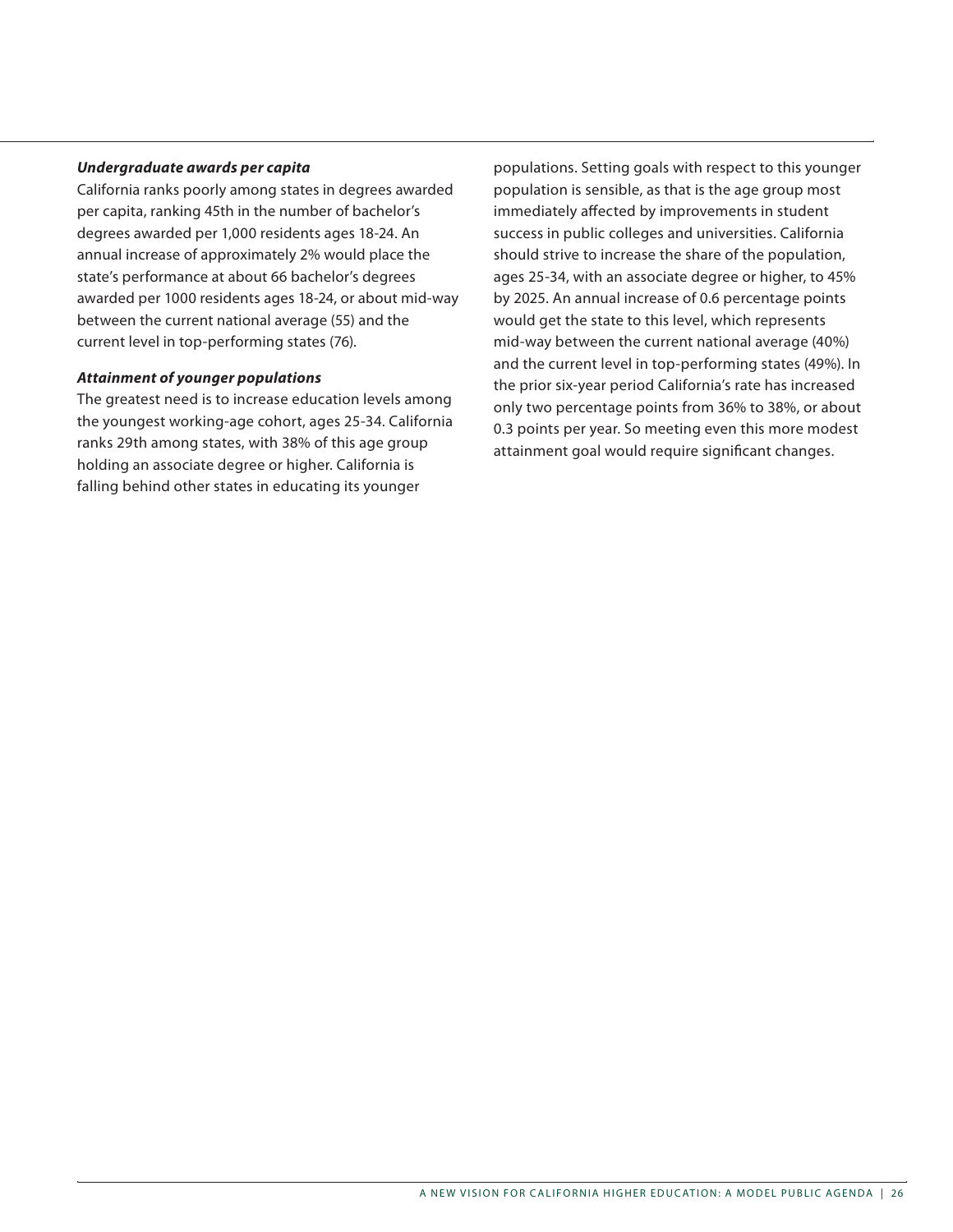## **Resources**

Benjamin, Roger, and Stephen Carroll. 1997. *Breaking the Social Contract: The Fiscal Crisis in California Higher Education.* Santa Monica, CA: RAND, Council for Aid to Education.

Breneman, David W. 1998. *The Challenges Facing California Higher Education: A Memorandum to the Next Governor of California.* San Jose, CA: The National Center for Public Policy and Higher Education.

California Citizens Commission on Higher Education. 1998. *A State of Learning: California Higher Education in the Twenty-First Century.* Los Angeles, CA: Center for Governmental Studies.

California Competes. 2012. *The Road Ahead: Higher Education, California's Promise, and our Future Economy.* San Francisco, CA: Author.

California Competes. 2012. *Informed Planning: California Higher Education Needs Coordinated Leadership.* San Francisco, CA: Author.

California Competes. 2012. *Credential Crunch: California Needs Five Million College Graduates by 2025.* San Francisco, CA: Author.

California Education Roundtable. 1998. *California at the Crossroads.* Sacramento, CA: Author.

California Higher Education Policy Center. 1996. *Shared Responsibility: Strategies for Quality and Opportunity in California Higher Education.* San Jose, CA: Author.

Committee for Economic Development. 2013. *Boosting California's Postsecondary Education Performance: A Policy Statement and Call to Action.* Washington, DC: Author.

Douglass, John A. 2010. *Reimagining California Higher Education.* Berkeley, CA: Center for Studies in Higher Education, University of California, Berkeley.

Geiser, Saul, and Richard C. Atkinson. 2013. "Beyond the Master Plan: The Case for Restructuring Baccalaureate Education in California." *California Journal of Politics and Policy, 5*(1): 67-123.

Hart, Gary (date unknown). *A New Master Plan for California Higher Education*. Unpublished, obtained from author.

Johnson, Hans. 2012. *Higher Education in California: New Goals for the Master Plan.* San Francisco: Public Policy Institute of California.

Johnson, Hans and Ria Sengupta. 2009. *Closing the Gap: Meeting California's Need for College Graduates.* San Francisco: Public Policy Institute of California.

Legislative Analyst's Office. 2012. *The Master Plan at 50: Improving Higher Education Oversight.* Sacramento, CA: Author.

Legislative Analyst's Office. 2011. *The Master Plan at 50: Guaranteed Regional Access Needed for State Universities.*  Sacramento, CA: Author.

Legislative Analyst's Office. 2010. *The Master Plan at 50: Connecting Financing with Statewide Goals for Higher Education.* Sacramento, CA: Author.

Legislative Analyst's Office. 2010. *The Master Plan at 50: Greater than the Sum of Its Parts – Coordinating Higher Education in California.* Sacramento, CA: Author.

Legislative Analyst's Office. 2010. *The Master Plan at 50: Using Distance Education to Increase College Access and Efficiency.* Sacramento, CA: Author.

Legislative Analyst's Office. 2009. *The Master Plan at 50: Assessing California's Vision for Higher Education.*  Sacramento, CA: Author.

Legislative Analyst's Office. 2009. *The Master Plan at 50: Improving State Oversight of Academic Expansions.*  Sacramento, CA: Author.

Little Hoover Commission. 2013. *A New Plan for a New Economy: Reimagining Higher Education.* Sacramento, CA: Author.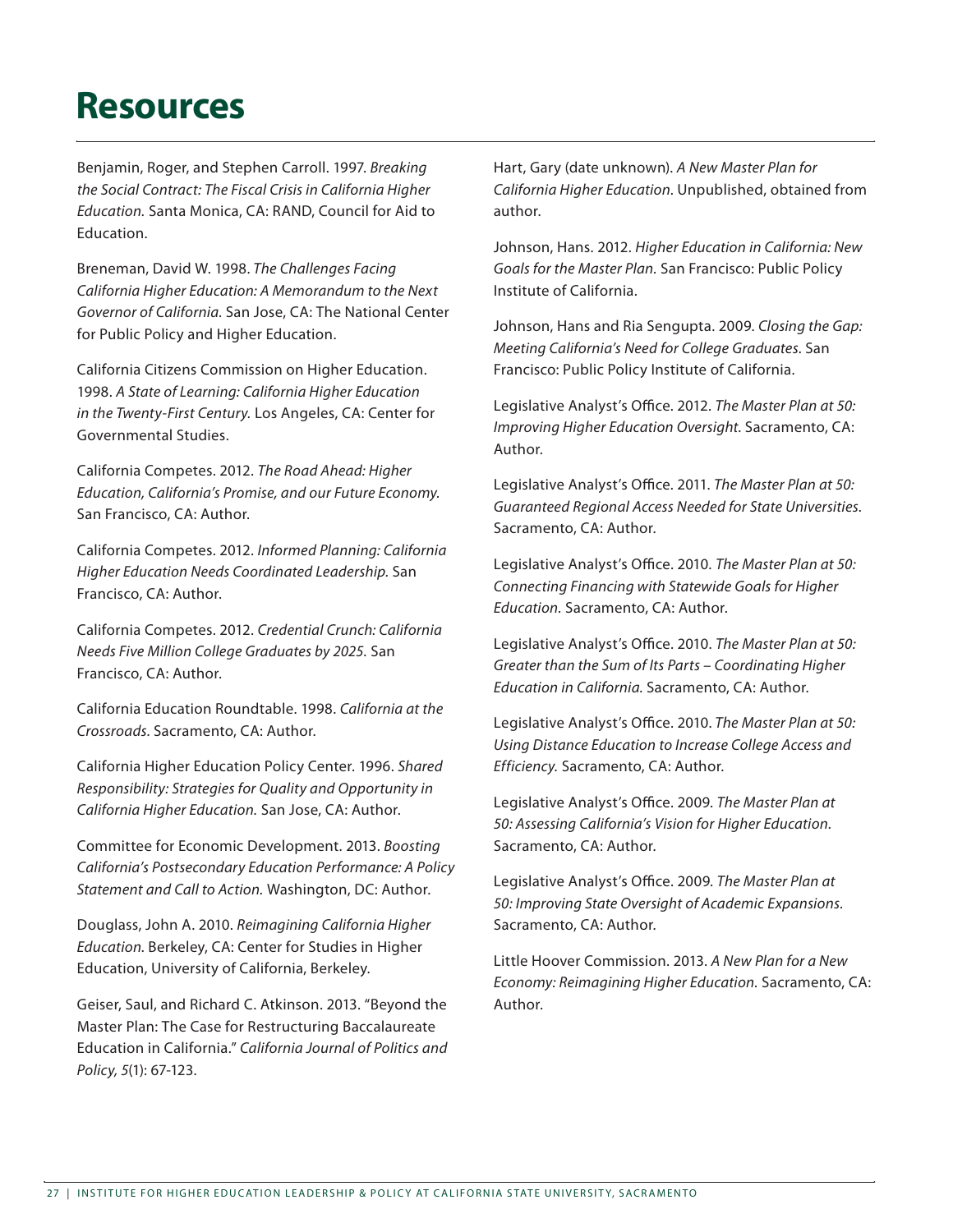

**institute for higher education leadership & policy**